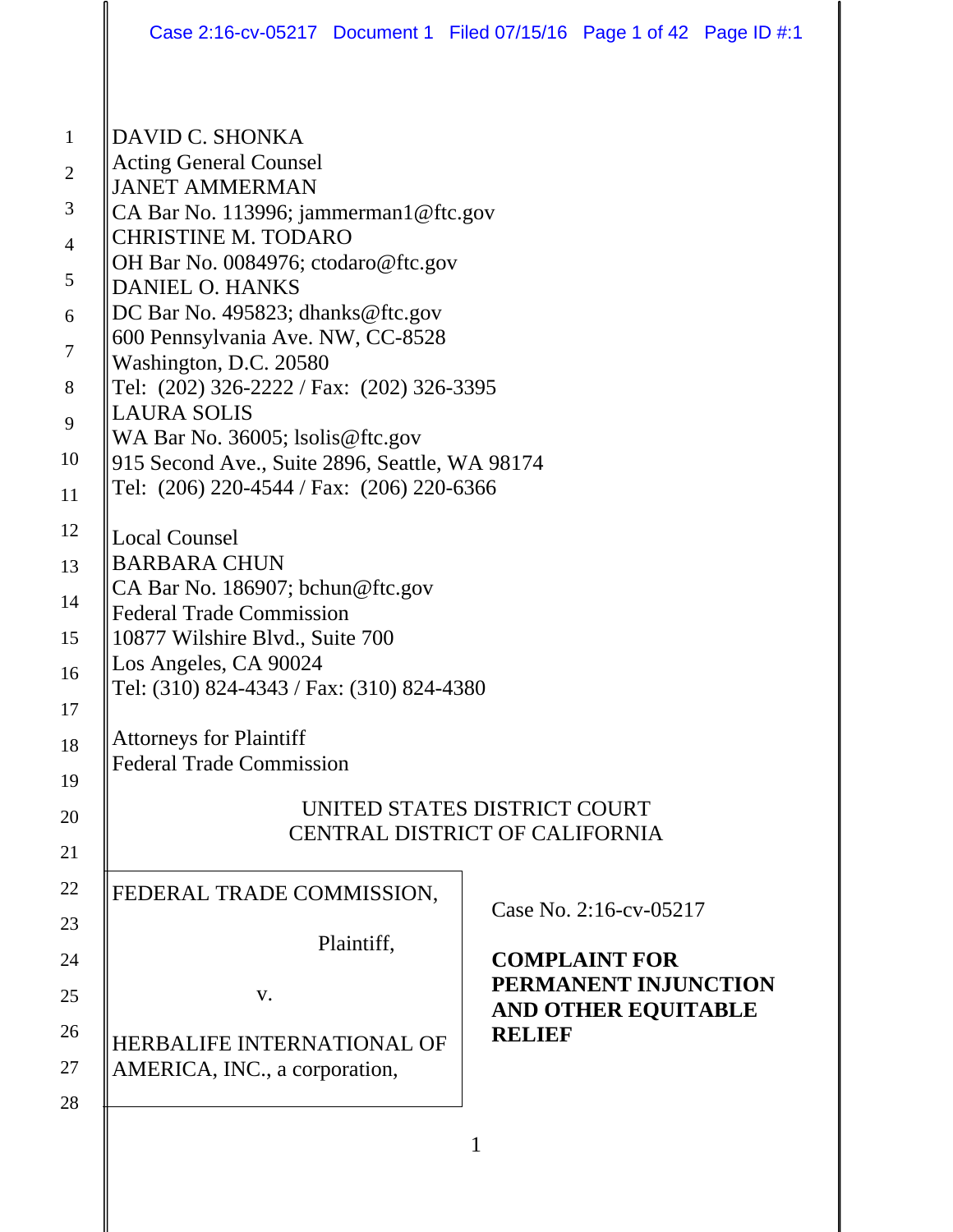HERBALIFE INTERNATIONAL, INC., a corporation, and

HERBALIFE LTD., a corporation,

Defendants.

Plaintiff, the Federal Trade Commission ("FTC" or "the Commission"), for its Complaint alleges:

1. The FTC brings this action under Section 13(b) of the Federal Trade Commission Act ("FTC Act"), 15 U.S.C. § 53(b), to obtain permanent injunctive relief, rescission or reformation of contracts, restitution, the refund of monies paid, disgorgement of ill-gotten monies, and other equitable relief for Defendants' acts or practices in violation of Section 5(a) of the FTC Act, 15 U.S.C. § 45(a), in connection with the advertising, marketing, promotion, and sale of a multi-level marketing business opportunity.

# **JURISDICTION AND VENUE**

2. This Court has subject matter jurisdiction pursuant to 28 U.S.C. §§ 1331, 1337(a), and 1345, and 15 U.S.C. §§ 45(a) and 53(b).

3. Venue is proper in this district under 28 U.S.C. §§ 1391(b)(2) and (c)(2) and 15 U.S.C. § 53(b).

# **PLAINTIFF**

4. The FTC is an independent agency of the United States Government created by statute. 15 U.S.C. §§ 41–58.

5. The FTC enforces Section 5(a) of the FTC Act, 15 U.S.C. § 45(a), which prohibits unfair or deceptive acts or practices in or affecting commerce.

6. The FTC is authorized to initiate federal district court proceedings, by its own designated attorneys, to enjoin violations of the FTC Act and to secure such equitable relief as may be appropriate in each case, including rescission or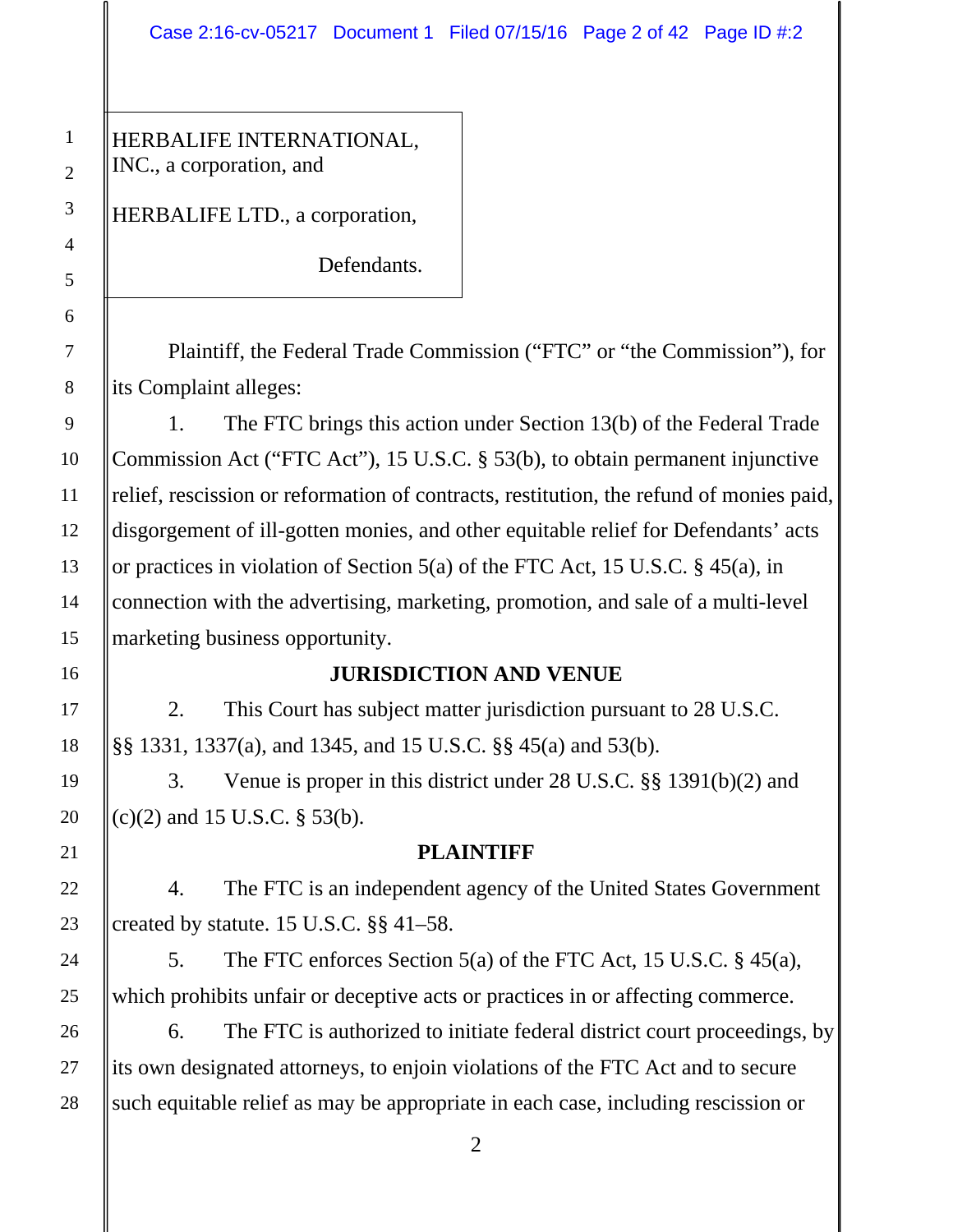reformation of contracts, restitution, the refund of monies paid, and the disgorgement of ill-gotten monies. 15 U.S.C. § 53(b).

#### **DEFENDANTS**

7. Defendant Herbalife International of America, Inc. is a Nevada corporation with its principal place of business at 800 W. Olympic Boulevard, Los Angeles, California. Defendant Herbalife International of America, Inc. is a wholly-owned subsidiary of Herbalife International, Inc. and an indirectly whollyowned subsidiary of Herbalife Ltd., and is employed by those entities to conduct their U.S. operations. Herbalife International of America, Inc. transacts or has transacted business in this district and throughout the United States.

8. Defendant Herbalife International, Inc. is a Nevada corporation with its principal place of business at 800 W. Olympic Boulevard, Los Angeles, California. Herbalife International, Inc. is an indirect wholly-owned subsidiary of Herbalife Ltd. Herbalife Ltd. employs Herbalife International, Inc. to manage its global marketing company. Herbalife International, Inc. transacts or has transacted business in this district and throughout the United States.

9. Defendant Herbalife Ltd. is a corporation organized under the laws of the Cayman Islands with its principal place of business at P.O. Box 309GT, Ugland House, South Church Street, Grand Cayman, Cayman Islands. Herbalife Ltd. transacts or has transacted business in this district and throughout the United States.

10. This Complaint refers to Herbalife International of America, Inc., Herbalife International, Inc., and Herbalife Ltd. collectively as "Herbalife" or "Defendants."

11. At all times material to this Complaint, acting alone or in concert with others, Defendants have advertised, marketed, distributed, or sold the business opportunity at issue in this Complaint to consumers throughout the United States.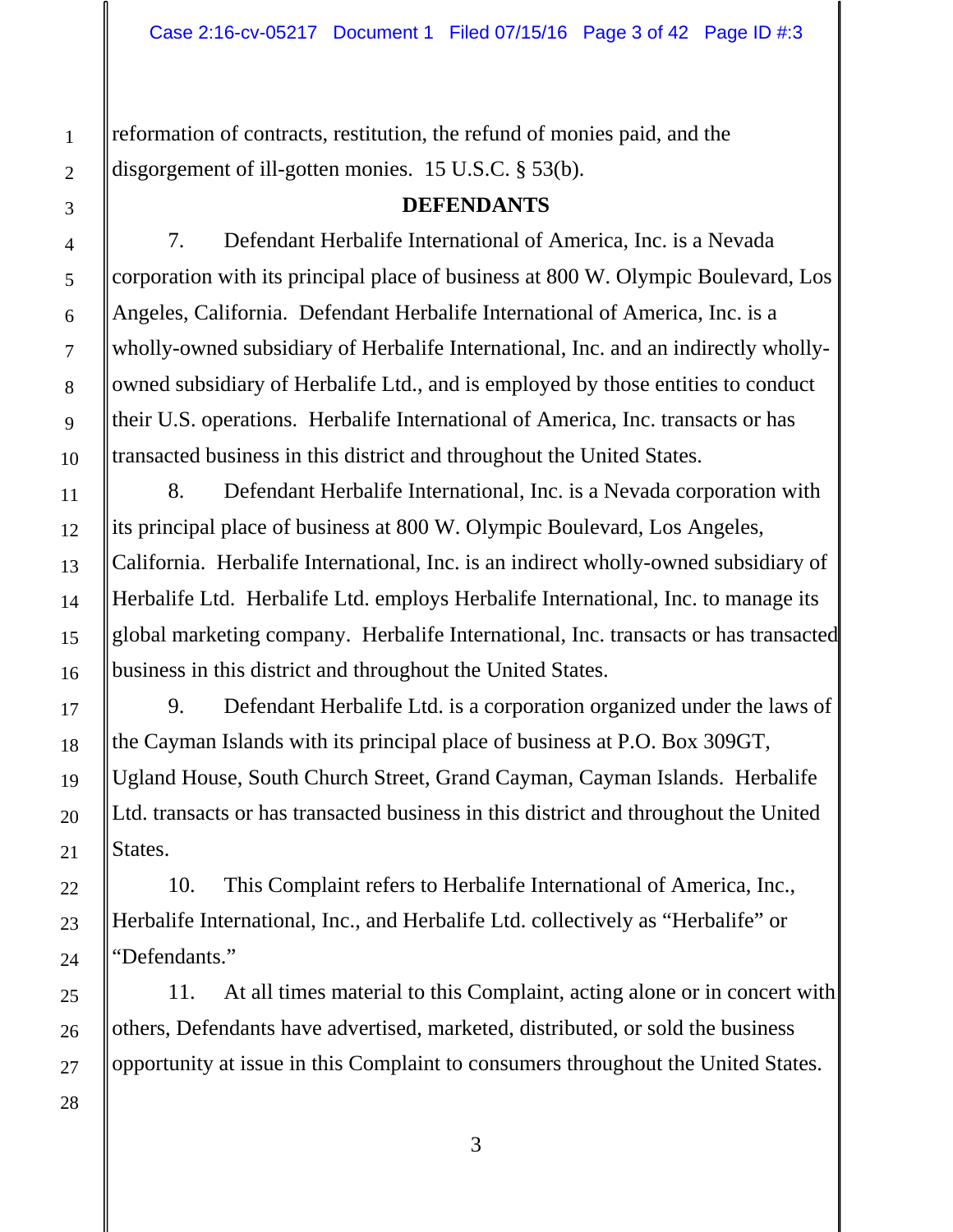# **COMMON ENTERPRISE**

12. Defendants have operated as a common enterprise while engaging in the deceptive and unlawful acts and practices alleged herein. Defendants have conducted the business practices described below through interrelated companies that have common ownership, officers, directors, and office locations. Because Defendants have operated as a common enterprise, each entity is jointly and severally liable for the acts and practices alleged below.

# **COMMERCE**

13. At all times material to this Complaint, Defendants have maintained a substantial course of trade in or affecting commerce, as "commerce" is defined in Section 4 of the FTC Act, 15 U.S.C. § 44.

# **DEFENDANTS' BUSINESS PRACTICES**

14. Defendants promote Herbalife as a multi-level marketing business opportunity through which participants may earn compensation by selling weight management, nutritional supplement, and personal care products and by recruiting new participants into the organization.

15. Individuals who participate in Defendants' business opportunity are called "Distributors" (also referred to herein as "participants"). In 2013, Defendants began calling participants "Members" rather than "Distributors." The change in terminology, however, was not accompanied by any substantive change to the nature of the business opportunity available to Herbalife participants.

16. Defendants represent, expressly or by implication, that Herbalife Distributors are likely to earn substantial income, including significant full-time or part-time income, from pursuing a retail-based business opportunity.

17. In reality, however, Defendants' program does not offer participants a viable retail-based business opportunity. Defendants' compensation program incentivizes not retail sales, but the recruiting of additional participants who will fuel the enterprise by making wholesale purchases of product.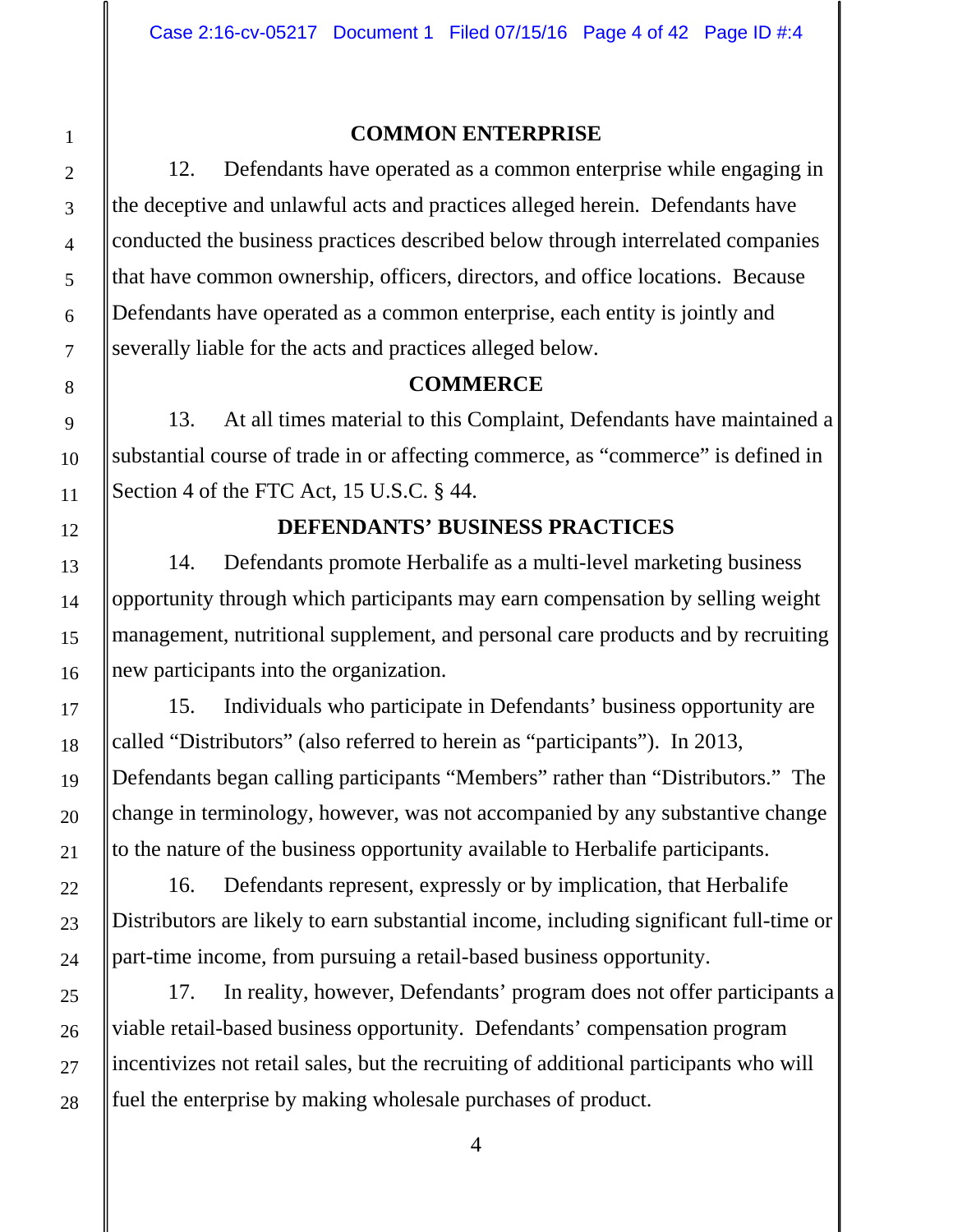18. The retail sale of Herbalife product is not profitable or is so insufficiently profitable that any retail sales tend only to mitigate the costs to participate in the Herbalife business opportunity.

19. As a consequence, the small minority of Distributors who receive substantial income through Herbalife are primarily compensated for successfully recruiting large numbers of business opportunity participants who purchase Herbalife product.

20. The overwhelming majority of Herbalife Distributors who pursue the business opportunity make little or no money, and a substantial percentage lose money.

### **Defendants' Promotional and Marketing Activities Are Misleading**

21. Defendants promote their business opportunity in both English and Spanish through a variety of channels, including videos, live presentations, and print materials. Through each of these channels, Defendants represent, expressly or by implication, that consumers who become Herbalife Distributors are likely to earn substantial income, including significant full-time or part-time income by purchasing and re-selling Herbalife products.

22. In some but not all instances, Defendants accompany their misleading income representations with purported "disclaimers." These purported disclaimers, which often appear in small print, do not alter the net impression created by Defendants' misleading representations, namely, that Distributors are likely to earn substantial income. (See, for example, the graphic illustration at Paragraph 37, which contains the following disclaimer: "Incomes applicable to the individuals (or examples) depicted and not average. For average financial performance data, see the Statement of Average Gross Compensation of U.S. Supervisors at Herbalife.com and MyHerbalife.com.")

23. As in the example at Paragraph 37, Defendants' purported disclaimers typically reference a separate document, the "Statement of Average Gross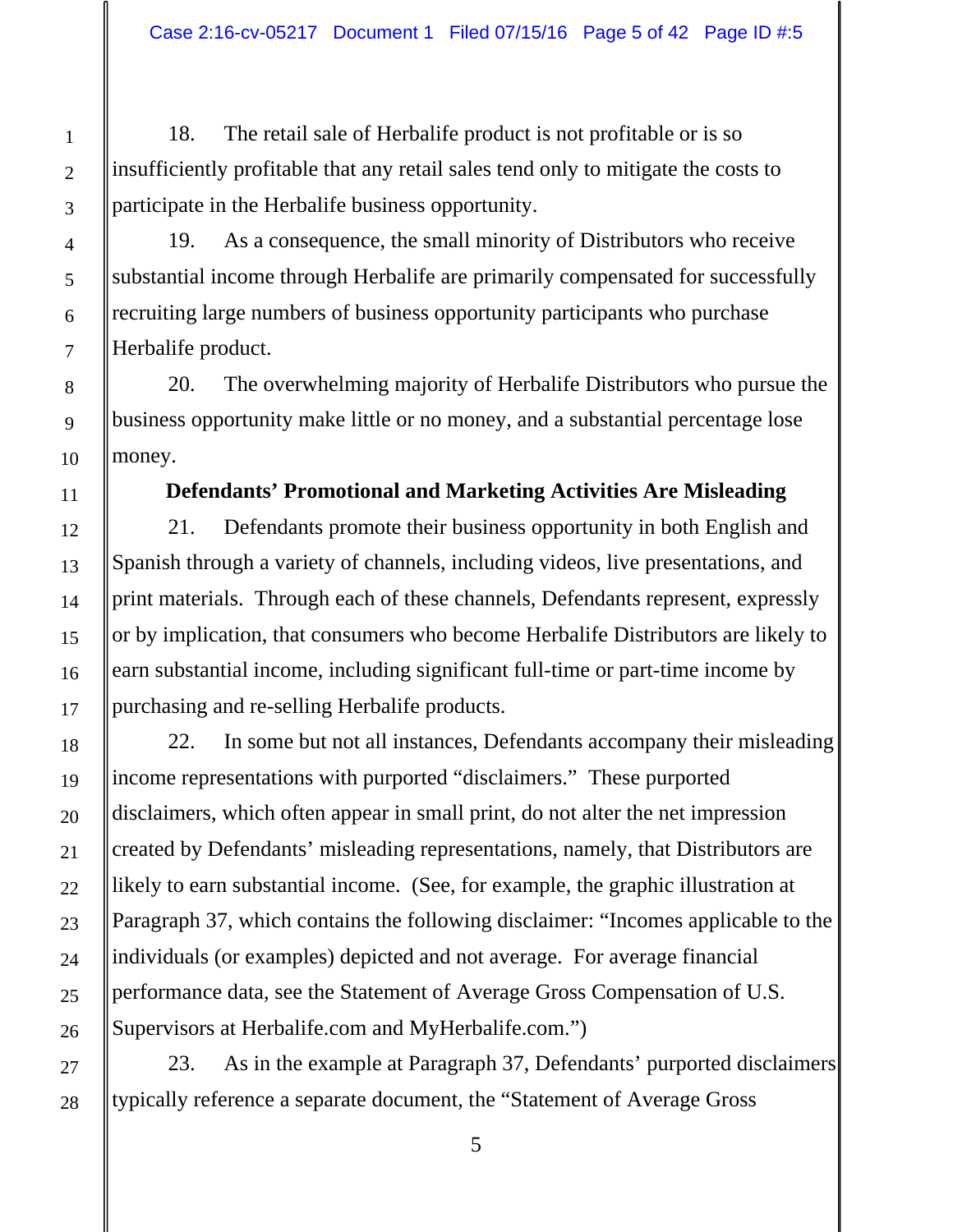Compensation," that supposedly presents "realistic expectations of the possible income you can earn." The Statement of Average Gross Compensation does not provide clarity or realistic expectations, but instead obfuscates through a dense maze of verbiage and numbers. Neither the reference to nor the Statement of Average Gross Compensation itself alters the net impression created by Defendants' misleading representations.

# *Misleading Income Representations*

24. Defendants use videos to promote their business, making them available to Distributors through Herbalife's websites, including myherbalife.com and video.herbalife.com. Defendants have at times also included videos in the starter packs that all new Distributors must purchase. Many of the videos are disseminated in both English and Spanish.

25. Defendants' videos include representations that Distributors are likely to earn substantial income through Defendants' business opportunity; images of expensive houses, luxury automobiles, and exotic vacations; and income testimonials.

26. For example, a promotional video available through February 2016 on myherbalife.com portrays a "Mini-HOM (Herbalife Opportunity Meeting)" at which various Herbalife Distributors take turns giving income testimonials. The video includes the following income representations:

 a. I made \$4,100 my second month. . . . And I retired from corporate America. . . . Last month it was \$7,300.

 b. I average an extra \$1,500 a month part-time, around a 60-hour workweek [working in corporate finance], so you can really build this around whatever you're doing.

 c. I've been a coach on the team for a year and a half. . . . Fast forward maybe a year and five months later, that's when I hit six figures in the company. . . . Couple of months later, I make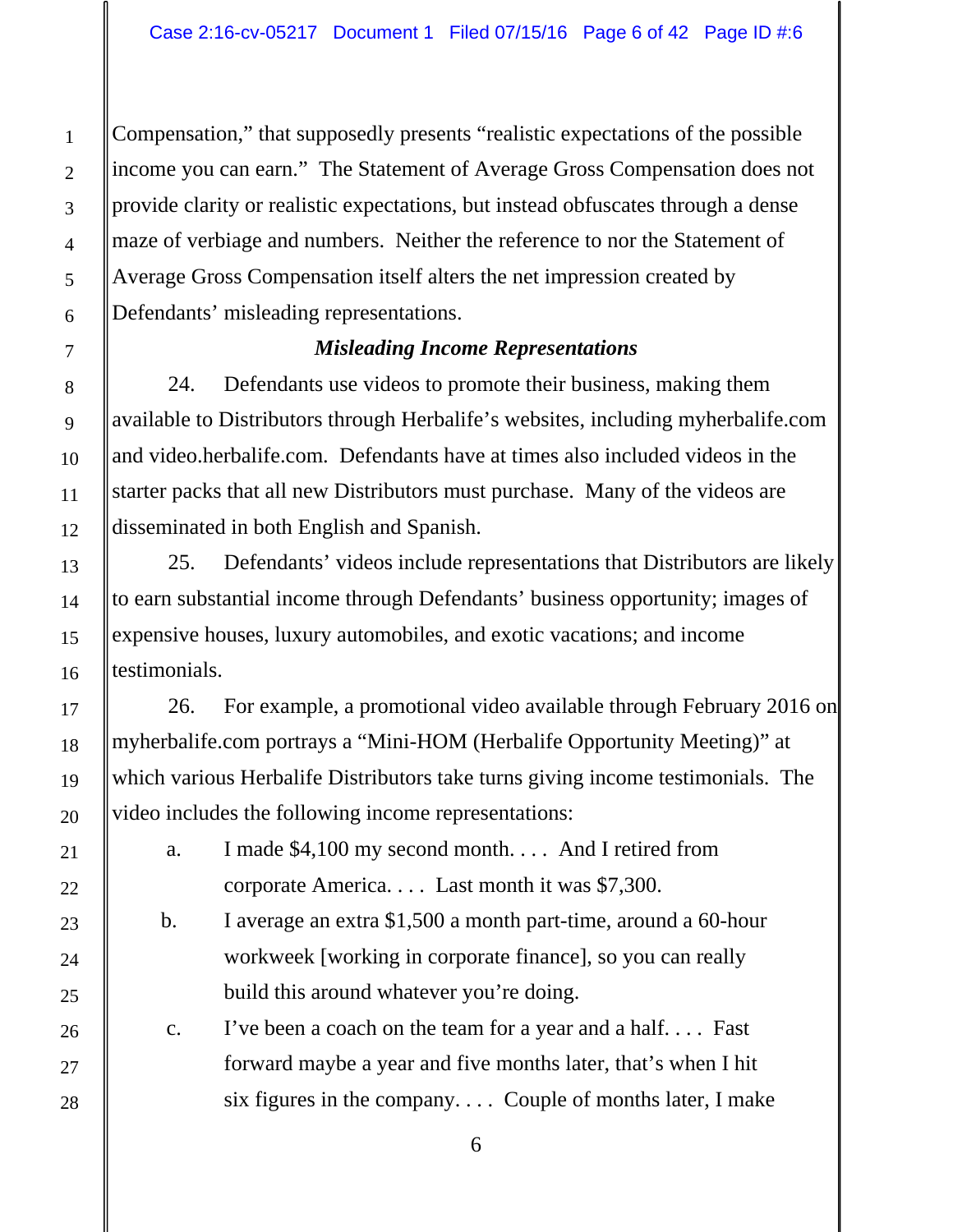over \$13,000 a month now.

 d. My income ended up getting to \$4,000 a month, part time, at Herbalife.... It's been five years, my income got up to \$10,000 a month a couple years ago. It's more than double that now.

27. Another video, "Design Your Life," was included in every new Distributor's starter pack until January 2013 and was available on video.herbalife.com until October 2014. Because Defendants intended the "Design Your Life" video to be given to potential recruits, ten copies of the DVD were included in the starter pack. In addition to images of expensive cars and opulent mansions the video includes the following testimonials:

- a. About a year and a half into the business, still part-time, I was making \$2,500 a month.
- b. First month in the business, without having a clue . . . first month it was unbelievable, actually, our income was \$1,500.
- c. A year exactly after I started the business, my checks that month were \$5,468.28. Two months later my check went up to \$7,080—and that was the month I went on vacation, and came back, and got that \$7,000 check! So, it's been amazing.
- d. You know, the royalties grew five times in five months, and last month, we hit about \$16,000.
- e. When I got to ten thousand, I thought, well that wasn't so hard after all, maybe I can get to fifteen, and I went from fifteen, to twenty, and then to thirty, and then even up to forty thousand dollars a month.
- f. The first nine months of really getting going, I had made a quarter of a million dollars.
- 28. The "Design Your Life" video also includes the following: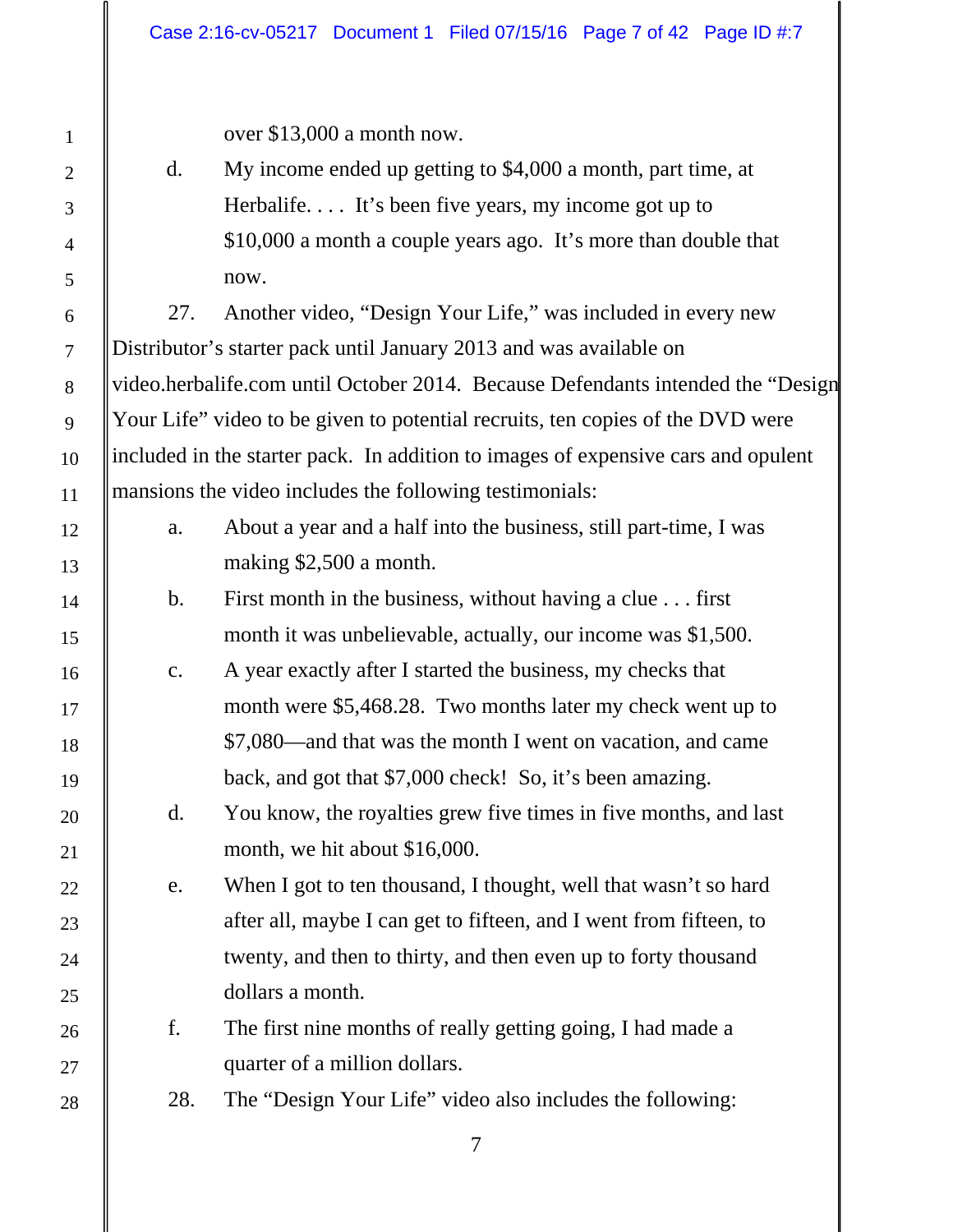There are basically three types of people Herbalife is looking for. What you need to do next is get back to the person who gave you this video and let them know what you are. Just tell them A, B, or  $C \ldots$ Category A is someone who might be saying . . . I don't need any extra income but the products sound great . . . I want to get started on the products right away.

Category B is someone who might be saying, you know, the products sound great, and I'd like to start a small business to earn an extra \$500 to  $$1,500$  a month part-time ....

Category C, you might be saying, wow, everything sounds great. I like the products and would like to start a big business that could generate a career level income or more. \$2,500 to \$10,000 a month. . . .

You make the choice. Are you A, B or C?

29. In addition, from at least January 2009 through August 2013, a DVD called "Getting Started" was included in the starter packs that all Distributors must purchase. The most recent version of "Getting Started" included the testimonials of Distributors "Glenn" and "Jennifer":

a. Glenn explains that he was a bartender, "broke" and "struggling to pay [his] bills," before becoming an Herbalife Distributor. Although he "didn't have any formal education" or "any business background," he quickly succeeded with Herbalife and was able to make enough money to quit his job and work fulltime as an Herbalife Distributor. Now "I'm able to live in a beautiful home, drive whatever I want, and there's nothing else I'd rather do than work from home, be able to set my own schedule, and be my own boss."

b. Before Herbalife, Jennifer wanted to be a stay-at-home mom for

1

2

3

4

5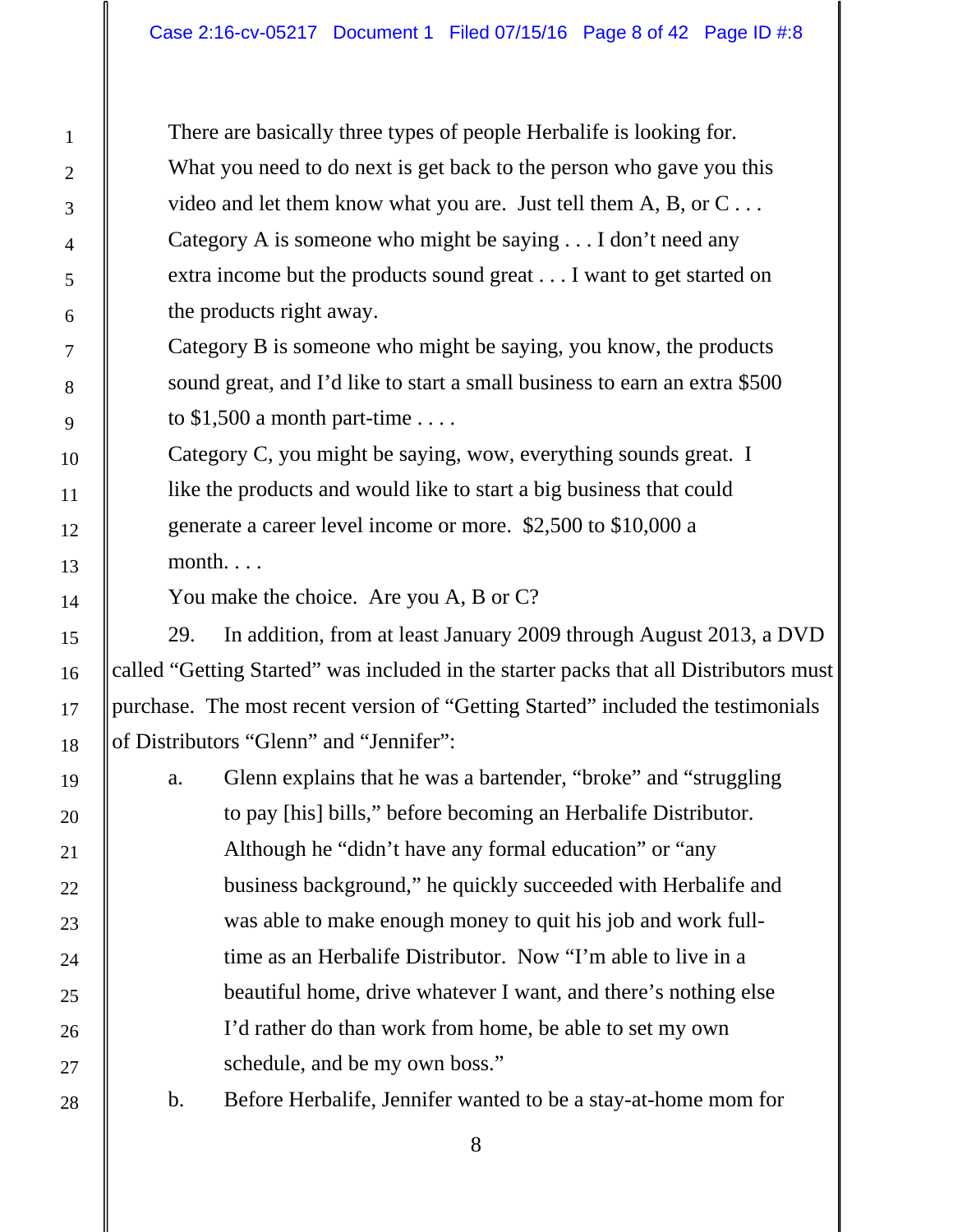her son. However, she had to put her son in daycare and work long hours while her husband worked eighty-hour weeks. After just four months as an Herbalife Distributor, she "went fulltime, took [her] son out of daycare, and [] became that stay-athome mom." Today, she and her husband are both stay-athome parents, "we travel the world, we have a six-figure income, and this company and the products have totally changed my life."

30. Defendants also sponsor numerous events for Distributors in both English and Spanish. Many of these events include live presentations at which speakers boast about the high incomes they earn as Herbalife Distributors. These events have names such as "Extravaganzas," "Leadership Development Weekends," and "Success Training Seminars."

31. Defendants strongly encourage Distributors to attend these events, which often require Distributors to pay an attendance fee and/or purchase a minimum amount of product from Herbalife. Defendants craft the agendas and select the speakers who present at these events. Speakers are usually chosen from among the very small percentage of Herbalife participants who have reached the highest status levels of the Herbalife organization. The presentations made by the selected top Distributors repeatedly emphasize that Distributors are likely to earn substantial income through Herbalife, and that Distributors' income potential is limited only by their own efforts.

32. For example, speakers giving live presentations at Defendants' events have made the following statements:

a. [H]ow many of you would like to make at least a million dollars a year in income? I gotta tell ya, every extra million dollars, I find, comes in handy. OK? You know? Then you get 2 million, 5 million, you know, and with the increases of

28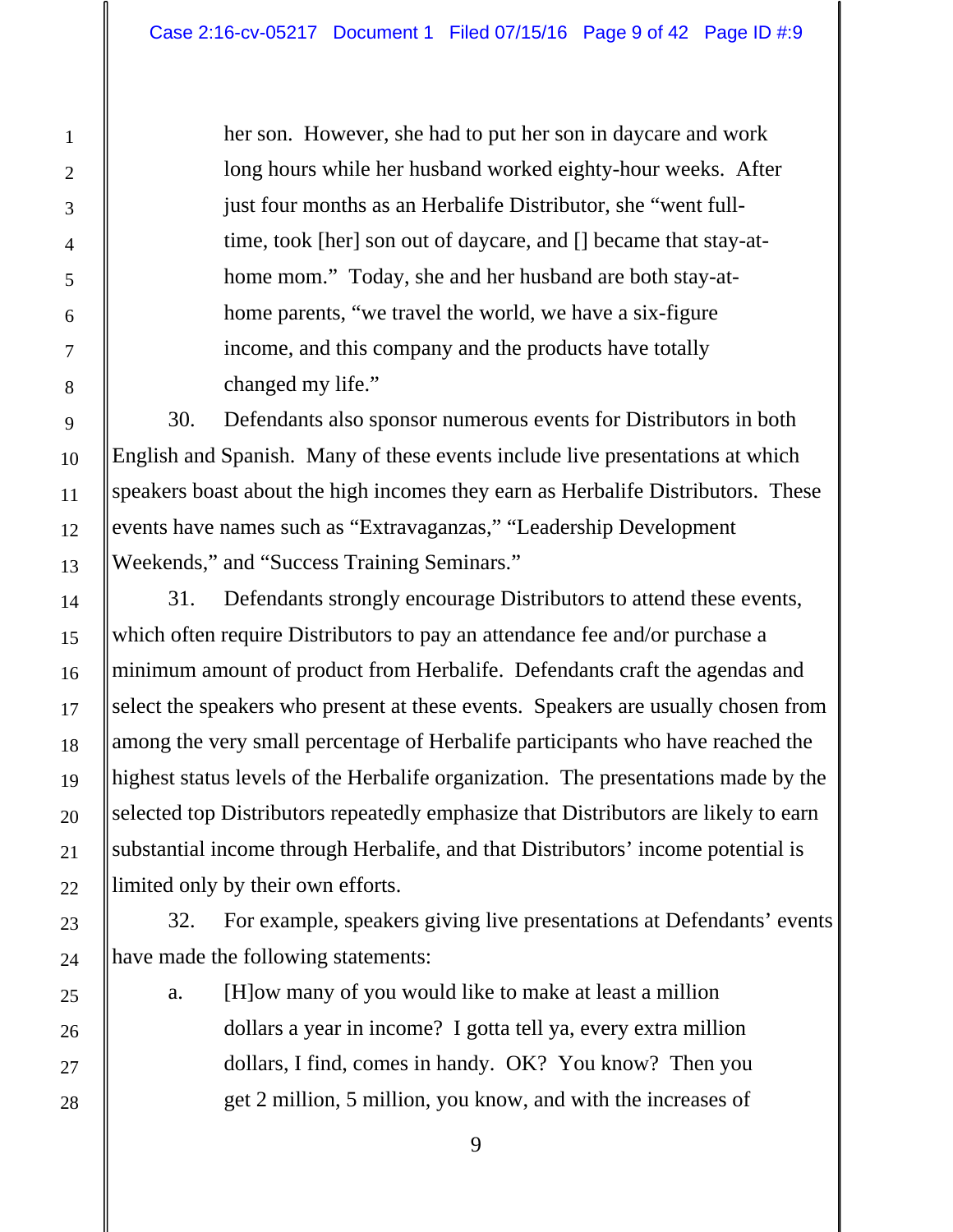20%, 25%—

|                | $20\%$ , $25\%$ —                                                |
|----------------|------------------------------------------------------------------|
|                | Even now, you can put into your mind—like, if you made a         |
|                | hundred thousand dollars last year, and your income went up      |
|                | proportionately, an extra twenty thousand dollars? That's        |
|                | pretty cool, huh? Couple thousand a month? You make five         |
|                | hundred thousand dollars, would an extra hundred thousand        |
|                | dollars come in handy? And we're gonna go through how to         |
|                | make it happen.                                                  |
|                | [Herbalife Chairman's Club member John Tartol, 2012]             |
|                | President's Summit, Los Angeles]                                 |
| $\mathbf b$ .  | I can remember when I was new, and I didn't know                 |
|                | anything, I didn't know anybody, didn't have any sales or        |
|                | marketing experience, I didn't know, how was I ever gonna get    |
|                | successful?                                                      |
|                | And make no mistake about it, 'cause it happened for me, I'm     |
|                | living proof that it can happen, and all the people down here in |
|                | this floor here, and the people behind you, all of us are, you   |
|                | know—I'm a multi-millionaire, but, you know, all of us are       |
|                | getting groomed to become multi-millionaires. That is an         |
|                | awesome opportunity.                                             |
|                | Now, you can take advantage of it, or you may only want to       |
|                | make sixty thousand, a hundred thousand, a couple hundred        |
|                | thousand.                                                        |
|                | [Herbalife Founder's Circle member Geri Cvitanovich, 2010]       |
|                | Herbalife Extravaganza, Los Angeles]                             |
| $\mathbf{c}$ . | [translated from Spanish] It has been 15 years since we arrived  |
|                | here in the United States searching for the American             |
|                | Dream In '95, we came from Mexico to the United                  |
|                |                                                                  |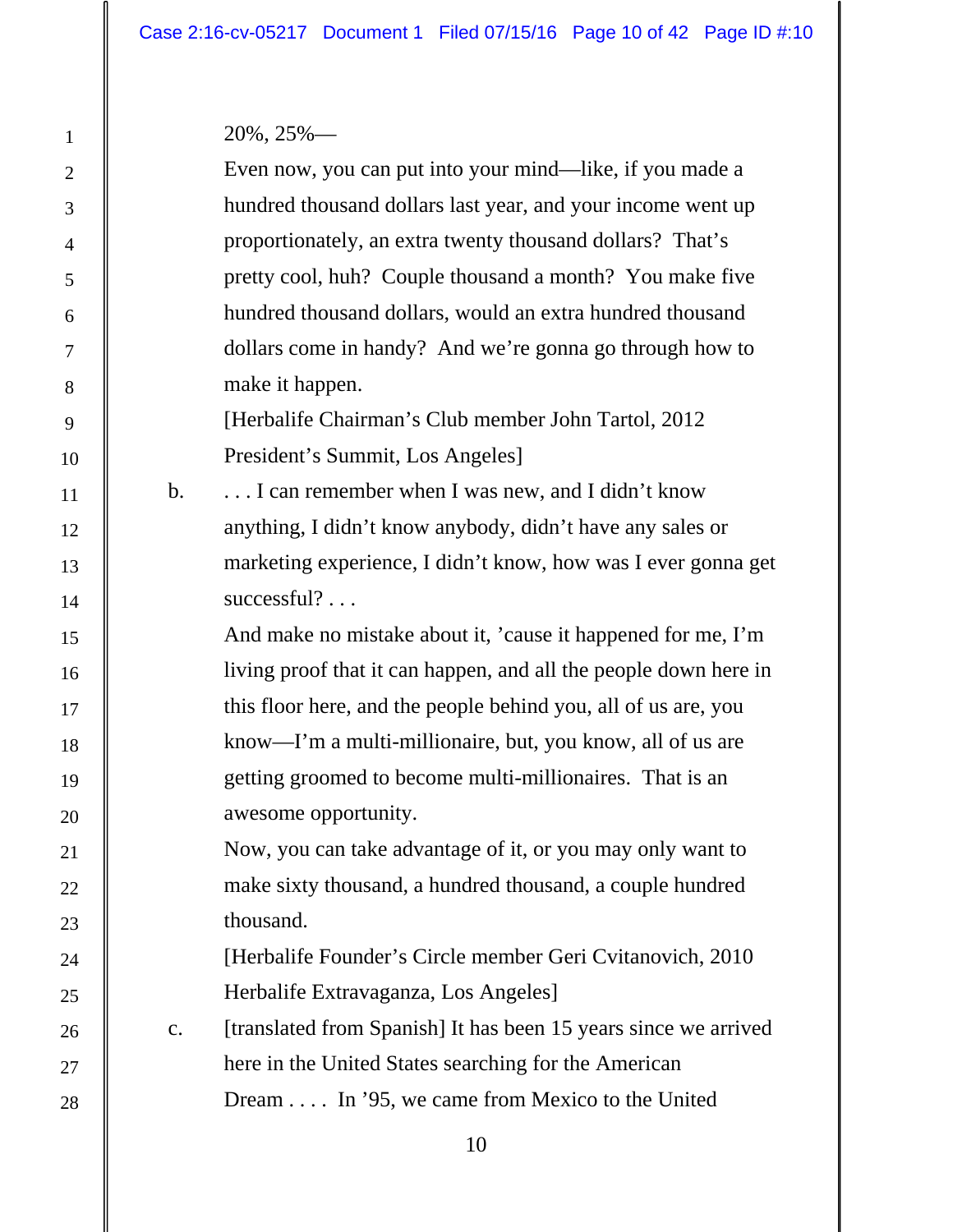States . . . . I lasted 7 years in a cleaning company, 7 years earning \$2,000 a month. We started the business doing it part time, the income started coming, it was something incredible, our lifestyle started to change spectacularly. . . . In the last three months the company has paid us more than \$45,000. Welcome to Herbalife!

[Raul Sánchez, Herbalife President's Team member, 2009 Herbalife Extravaganza Latina, Atlanta]

33. In addition to the spoken content, the live presentations at Defendants' events often involve images of expensive houses, luxury automobiles, and exotic vacations.

34. Defendants have recorded many of the live presentations given at Defendants' sponsored events and have formally integrated the presentations into their own resources, making the recordings available to Distributors through Herbalife's websites, including myherbalife.com and video.herbalife.com.

35. Like Defendants' videos and sponsored-events, Defendants' print publications include representations that Distributors are likely to earn substantial income through Defendants' business opportunity.

36. Defendants' print publications include, for example, "Your Business Basics," which is available in both English and Spanish and is provided to all new Distributors. From 2014 through at least December 2015, "Your Business Basics" included the following representations:

a. Earn extra money each month.  $\mathcal{B}$  Be your own boss.  $\mathcal{A}$  Have the time and money to enjoy the finer things in life.

b. Regardless of your background and job experience, you can succeed because we have people just like you who started where you are and are now earning substantial incomes.

c. Your income and lifestyle potential with Herbalife are yours to

28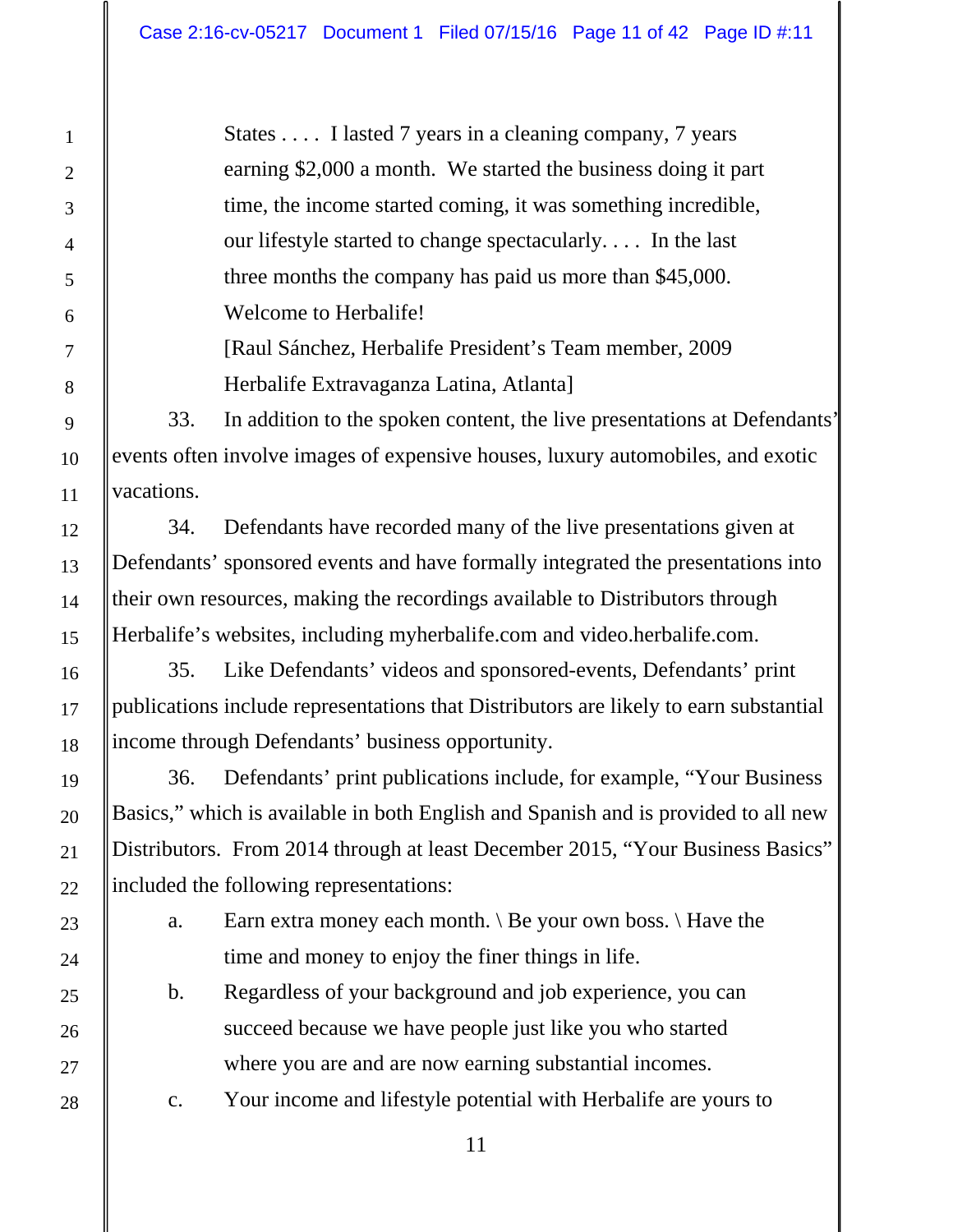determine. Thousands of others like you have achieved success with Herbalife. You can do it!

d. From nutrition to the business opportunity, you'll see there's no limit to your personal or financial potential, and others just like you have tapped into this incredible opportunity.

37. The "Presentation Book" is another of Defendants' publications that is available in both English and Spanish and that is provided to all new Distributors. It is designed to be shown to potential recruits. The English-language version of the Presentation Book that was included in the starter pack from 2012 through 2014 stated that Herbalife offers "[t]he opportunity to earn more than you ever thought possible and make your dreams come true!" That publication, a page of which is shown below, included pictures of big houses, fancy cars, cash, and boats alongside the text "Great Products Mean Great Business Opportunities! Dream it. Do it."



38. Other versions of the Presentation Book have also included Distributor income testimonials: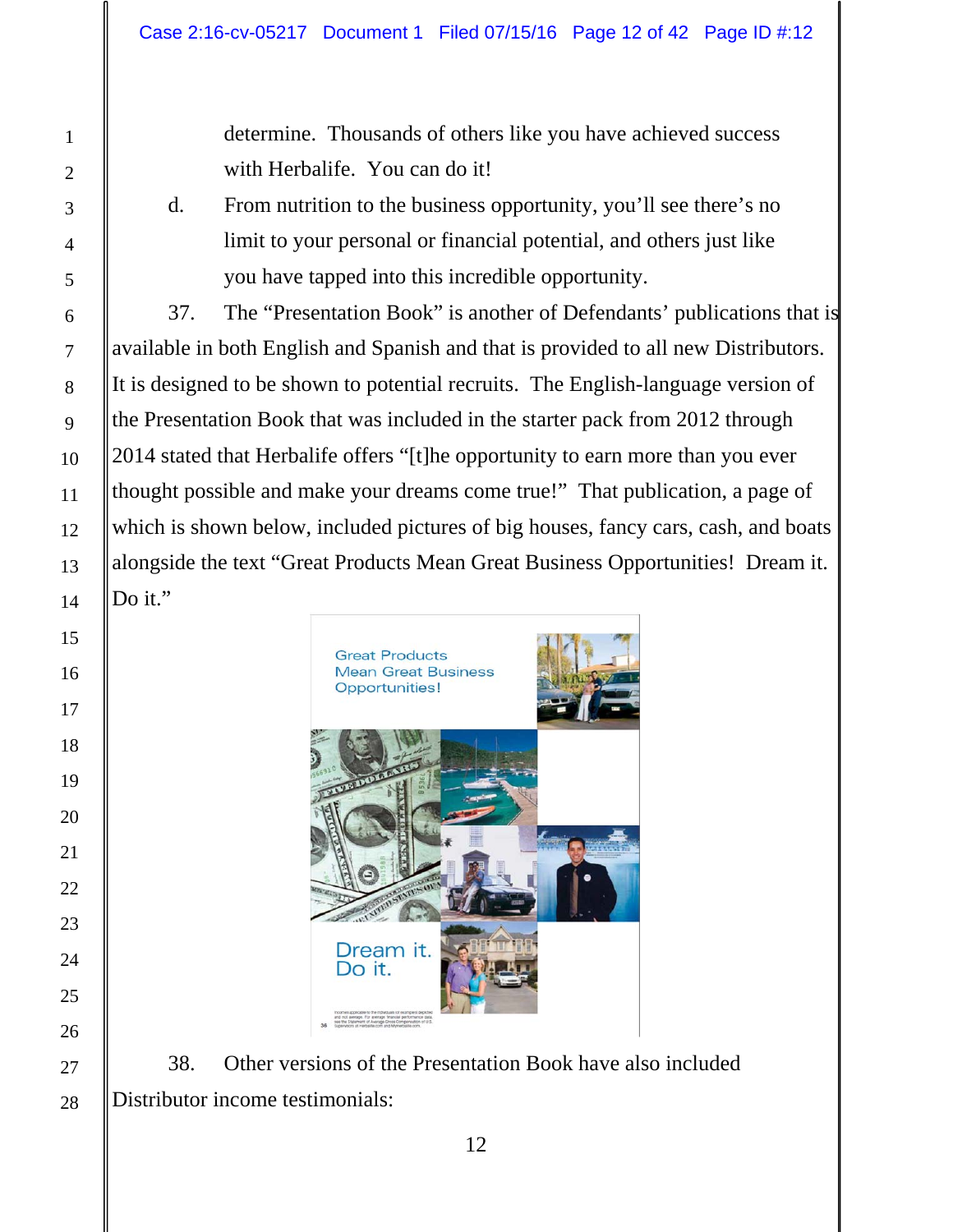| a.            | I started my Herbalife business with the goal of quitting my                      |
|---------------|-----------------------------------------------------------------------------------|
|               | job as a collection specialist within a year. Just 13 months                      |
|               | later, I realized that dream! And with my \$6,500-a-month                         |
|               | income, we've been able to move into a new house and                              |
|               | renovate.                                                                         |
| $\mathbf b$ . | Now, while earning \$25,000 a month with Herbalife, I get to do                   |
|               | all the things I love: play music and ride my motorcycle!                         |
| c.            | We went from bankruptcy to being set for life!                                    |
| 39.           | From 2012 through 2013, the Spanish-language version of                           |
|               | Presentation Book offered similar income testimonials (translated here into       |
| English):     |                                                                                   |
| a.            | The days when I would earn a living cleaning houses are behind                    |
|               | me because now we are fully dedicated to our prosperous                           |
|               | Herbalife business.                                                               |
| $\mathbf b$ . | When we worked in factories our earnings could only pay for                       |
|               | basic needs, but now we can take our 12 grandkids on                              |
|               | vacations. These are the best years of our lives.                                 |
| c.            | Before Herbalife I worked on a ranch tending cattle, but when                     |
|               | my sister showed me her royalty check she convinced me then                       |
|               | and there. Today, at 22 years old, I'm economically                               |
|               | independent.                                                                      |
| d.            | We figured out that if we worked hard with our independent                        |
|               | Herbalife business, we could achieve anything: health, wealth,                    |
|               | and financial liberty. And that's exactly what we've done!                        |
| 40.           | Similar representations regularly appear in the Defendants' magazine,             |
|               | "Herbalife Today," which is available in both English and Spanish and is provided |
|               | online to Distributors through myherbalife.com. The March 2013 issue of           |
|               | "Herbalife Today," for example, includes the following testimonials:              |
|               | 13                                                                                |

1

 $\parallel$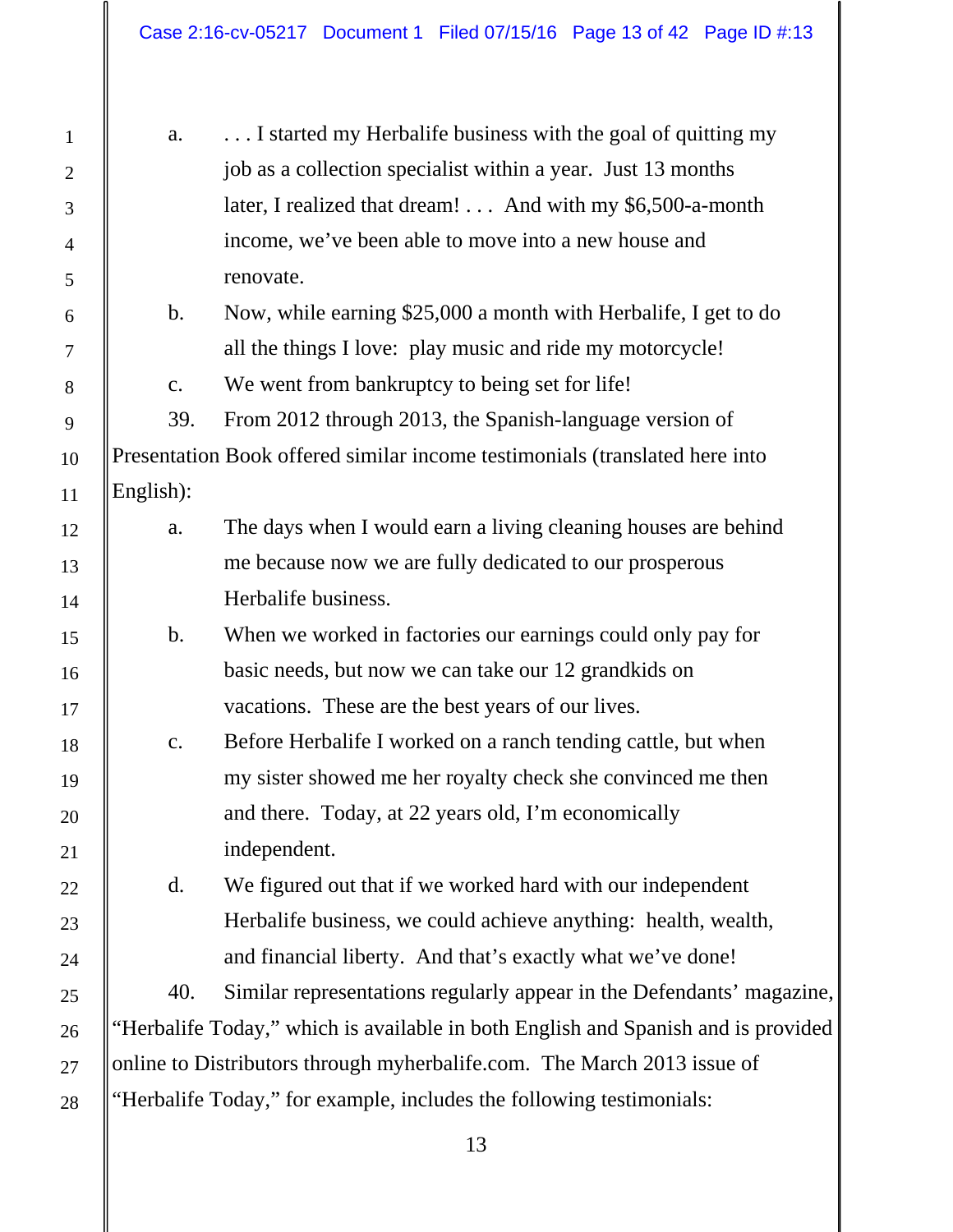a. Now I have the freedom to do what I like. I can travel the world and help others change their lives wherever I go.

b. Today, as Independent Distributors, they're able to work from home, take vacations and have a flexible schedule.

c. Now, Dan and Orlyn feel they have found financial stability and take pride in helping others find better nutrition and financial success.

41. To help Distributors recruit new participants, Defendants have provided Distributors with several tools and training materials, including the videos and print materials discussed above. Defendants encourage Distributors to use these materials in attempting to recruit new participants.

# *Misleading Representations Regarding Income from Retail Sales*

42. Many of Defendants' representations that Herbalife participants are likely to earn substantial income expressly or impliedly represent that Herbalife participants earn significant full-time or part-time income from selling Herbalife products at retail.

43. Defendants' promotional materials often focus on the growth of the weight-loss industry as a result of the worldwide "obesity epidemic," and claim or imply that this industry growth translates into the potential for making large amounts of money from the retail sale of Herbalife weight management products. For example, the "Ready To Go" video, available through February 2016 on video.herbalife.com, begins by portraying a bleak picture of the current state of the economy ("rising unemployment," "layoffs," "salary reductions," "reduced benefits") and urges the viewer to "take control of your . . . situation / financial future / life" and "join the emerging megatrend of wellness." The video cites estimates that the global weight loss market will reach \$672 billion by 2015 and explains, "[t]hat spells growth / opportunity / the answer you've been looking for." The video makes the following invitation: "Get in on the opportunity / the health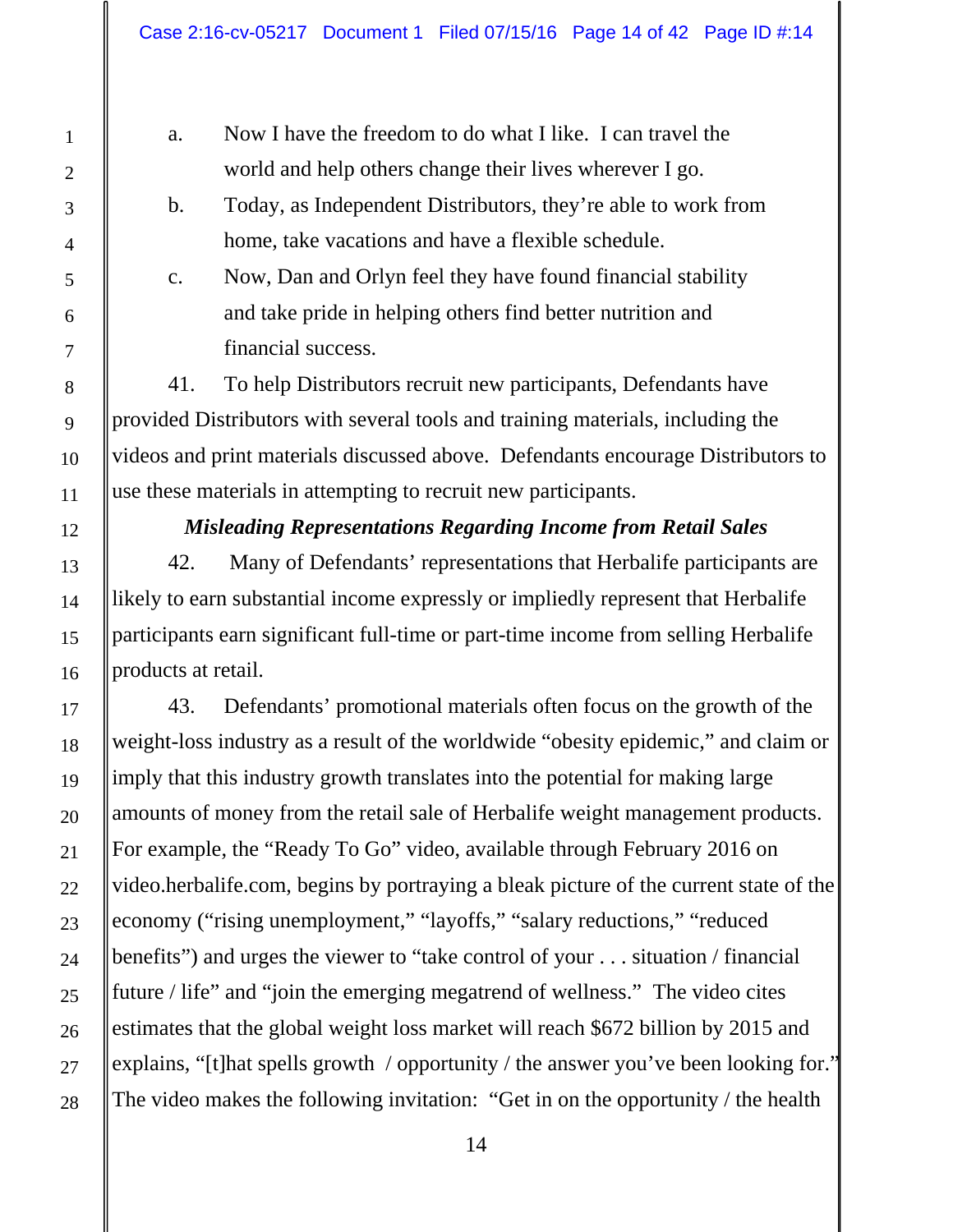and wellness megatrend / the premier nutrition and wellness company in the world. Get in on Herbalife."

44. In 2013, Defendants created and made available to Distributors a PowerPoint presentation to show prospective and newly-recruited Distributors. The presentation, which was still in use in 2015, claims that "total revenue in the fitness industry reached \$21.8 billion in 2012," and that "statistics show a rise in consumer spending for body image concerns." The presentation goes on to portray Herbalife as "the brand leader" in the meal replacement category, noting that in 2012 the company had "over \$6.4 billion [in] suggested retail sales." The presentation claims that through offering "great products" and a "great business," Herbalife "allows you to earn Member discounts and profits instantly by retailing products."

45. Similarly, the "Getting Started" video mentioned above at Paragraph 29, which was included in the starter pack for new Distributors from at least January 2009 through August 2013, claims that the 3 trillion dollar weight-loss industry "has surpassed the GNP of all major European countries." The video goes on to claim that Herbalife, "with more than 2.5 billion dollars in sales generated by a team of over one million distributors throughout the world," is a leader in this industry, which "has become the newest financial powerhouse in the world." Herbalife is described as a "great business opportunity": "You have the opportunity for financial independence and freedom; you can do it with helping people change their lives, by getting them in a better nutritional mode, by getting them healthier."

46. The "Mini-HOM (Herbalife Opportunity Meeting)" promotional video available through February 2016 on myherbalife.com presents testimonials that expressly or impliedly represent the full-time or part-time income that participants earn from selling Herbalife products at retail, by emphasizing how much money participants can make immediately (presumably before they have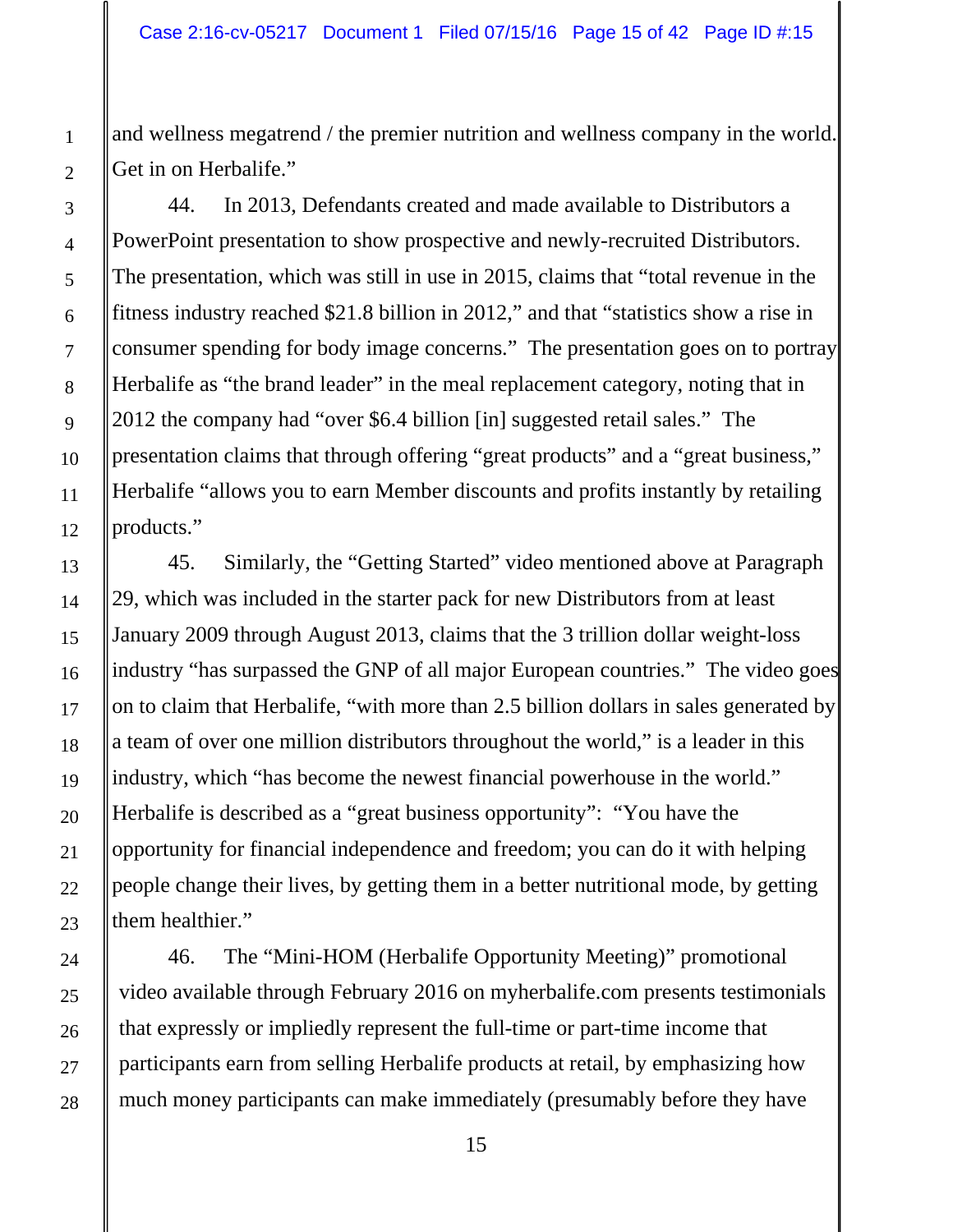had a chance to build an organization that would generate recruiting-reward payments):

| a.             | In my first three weeks, I made an extra \$1,200 around my full-  |
|----------------|-------------------------------------------------------------------|
|                | time nursing schedule. So this is really part-time, doing this    |
|                | super part-time, and I just saw the potential with this $\dots$ . |
| b.             | I started as a client, I was actually the CFO of an entertainment |
|                | finance company $\dots$ So, you know, had the career down $\dots$ |
|                | Went to a volleyball tournament that I was already gonna play     |
|                | in. Everyone on the beach, you guys, was like, what are you       |
|                | doing, you look better than you did when you were at UCLA,        |
|                | like, hook me up, like, help me, basically!                       |
|                | You know, my three days on the beach at a beach                   |
|                | volleyball tournament, I made \$2,100. And I wasn't actively      |
|                | looking for extra money, but I wasn't gonna give it back.         |
| $\mathbf{c}$ . | [I] n my first month, I made an extra 500 bucks around $\dots$ a  |
|                | crazy corporate job.                                              |
| 47.            | In the "Design Your Life" video, available on video.herbalife.com |

until October 2014, one of the speakers states that Herbalife's "great consumable products that people want and need [are] why we have an incredible financial opportunity." A speaker later states that as an "Herbalife Distributor you can develop a successful retail base to help put money in your pocket every day and every month." A voice over additionally states that "[w]ith just ten customers, each spending a hundred dollars a month, you can take in a thousand dollars in retail sales, and make up to \$420 in profit."

48. The "Design Your Life" video also presents numerous testimonials that expressly or impliedly represent the full-time or part-time income that participants earn from selling Herbalife products at retail:

28

1

2

3

4

5

6

7

8

9

10

11

12

13

14

15

16

17

18

19

20

21

22

23

24

25

26

27

a. My first week in the business, part-time, just learning what to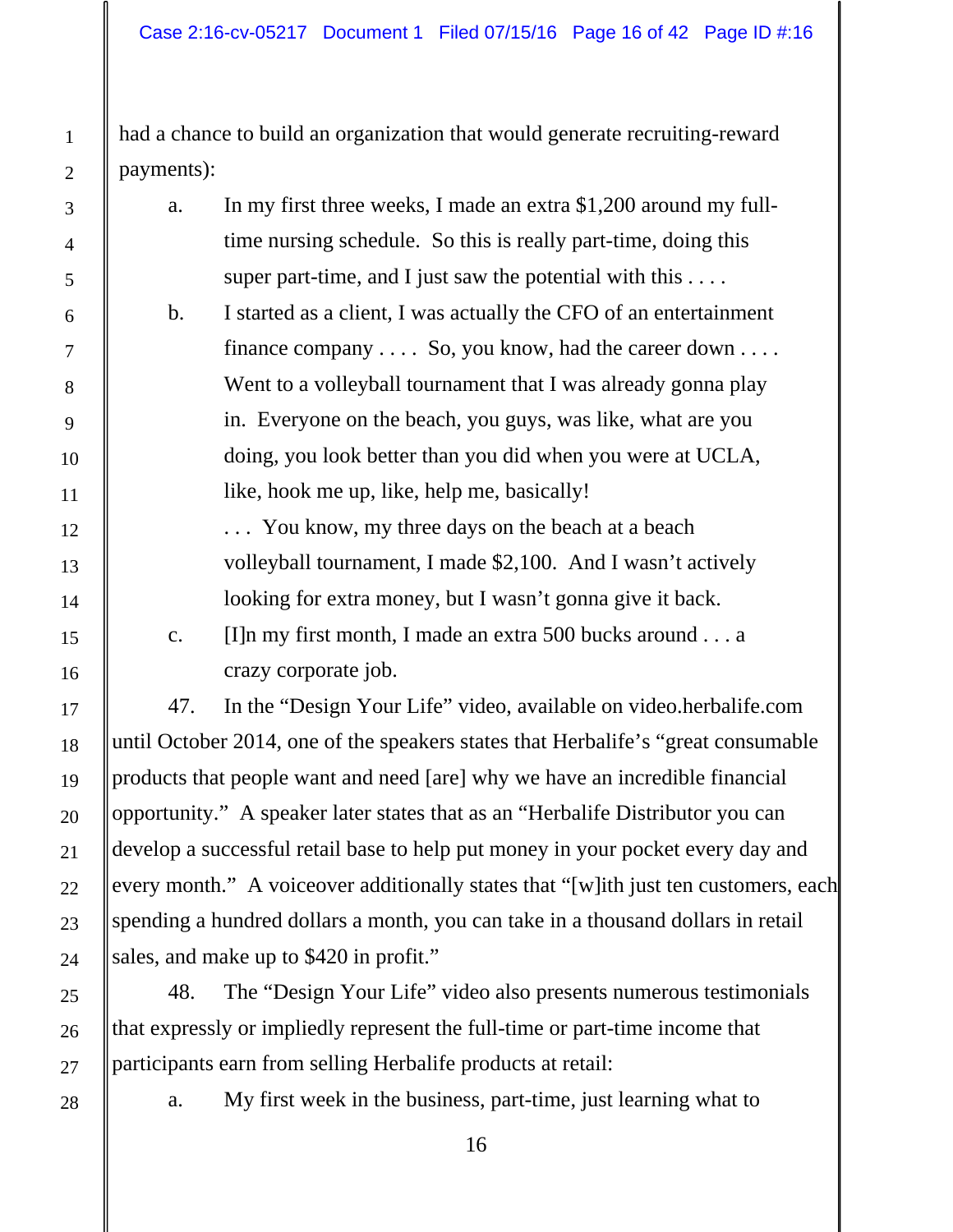do, I earned \$1,000! . . . [M]y first month, part-time, I earned over \$5,000!

- b. I earned \$420 in my first ten days. . . . working this business part-time. I was able to fire my boss, and I've never had a real boss since.
- c. When I got started on these products, I got such great results that I made a thousand extra dollars my first month. . . . And so I kept working my business part-time . . . while I was still [working as a nurse] full-time . . .

d. When I got started, my first day I actually earned  $$420...$ 

e. [I]n the month of August I had retail sales of \$3,700.

49. Print materials included in the starter packs that all new Distributors must purchase also portray an opportunity to earn significant income through retail sales of Herbalife products. For example, from 2014 through at least December 2015, the "Sales & Marketing Plan and Business Rules" book, which is included in the starter pack for new Distributors, discussed the opportunity for Distributors to make "Immediate Retail Profit" from direct sales to customers and states that retailing is an important "key to success" as an Herbalife Distributor.

50. From 2014 through at least December 2015, the book "Building Your Business," which is also included in the starter pack for new Distributors, represented that "a satisfied customer base can provide you with regular, long-term income."

51. Similarly, through at least December 2015, a pamphlet that is also included in the starter pack for new Distributors, "Your First 72 Hours: Making Your First Sale," provides instruction on "making your first sale in 5 easy steps."

# **Defendants Do Not Offer a Viable Retail-Based Business Opportunity**

52. Although Defendants represent, expressly or impliedly, that Distributors will be able to sell Herbalife products at a profit, Defendants do not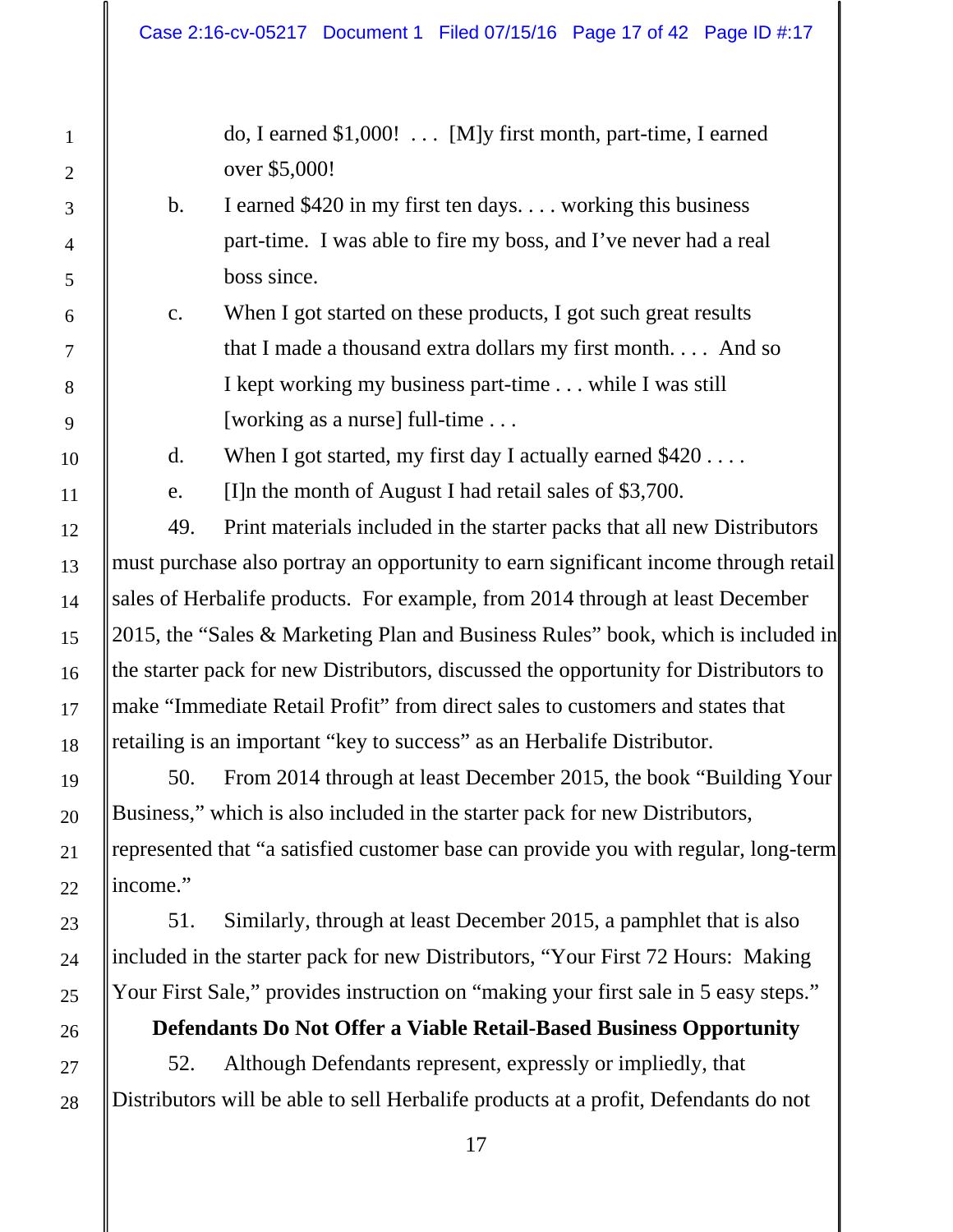track either the existence or profitability of Distributor attempts to retail Herbalife products.

53. The overwhelming majority of Herbalife Distributors who pursue the business opportunity do not make anything approaching full-time or even part-time minimum wage because the promised retail sales to customers simply are not there.

54. Even according to Defendants' own survey, sales to customers outside the Herbalife network account for only 39% of Herbalife's product sales each year; the remaining approximately 60% is simply Herbalife selling to its own Distributors. [Herbalife Press Release, July 22, 2014]

55. Analysis of Defendants' own Distributor purchase data shows that, even under favorable assumptions about Distributors' market reach and sales price, the overwhelming majority of Herbalife Distributors who pursue the business opportunity make little or no money from retail sales. Under these assumptions, and assuming no costs other than an individual's total payments to Herbalife, half of Distributors whom the Defendants designate as "Sales Leaders"<sup>1</sup> average less than \$5 per month in net profit from retail alone, and half of these Distributors lose money. 2

56. As a direct-selling company, Defendants encourage Distributors to sell product face-to-face to family and friends, and to customers with whom they are supposed to develop personal relationships. Distributors are taught to follow three key steps in retailing the product: use the product themselves, wear a button

 $\overline{a}$ 

<sup>&</sup>lt;sup>1</sup> "Sales Leaders" are defined by Defendants as Distributors who have reached status levels of "Supervisor" and above. Approximately \$3,000 in product purchases are required to reach the lowest level of "Sales Leader." "Sales Leaders" may purchase products from the Defendants at a 50% discount, which is the largest discount available to Distributors. *See* ¶¶ 111–18.

<sup>&</sup>lt;sup>2</sup> This figure is based on analysis of Distributors who joined in 2009–11 and were designated as "Sales Leaders." It assumes that they sold 75% of the product they purchased, at the full suggested retail price, and incurred no expenses other than the monies they paid to Herbalife.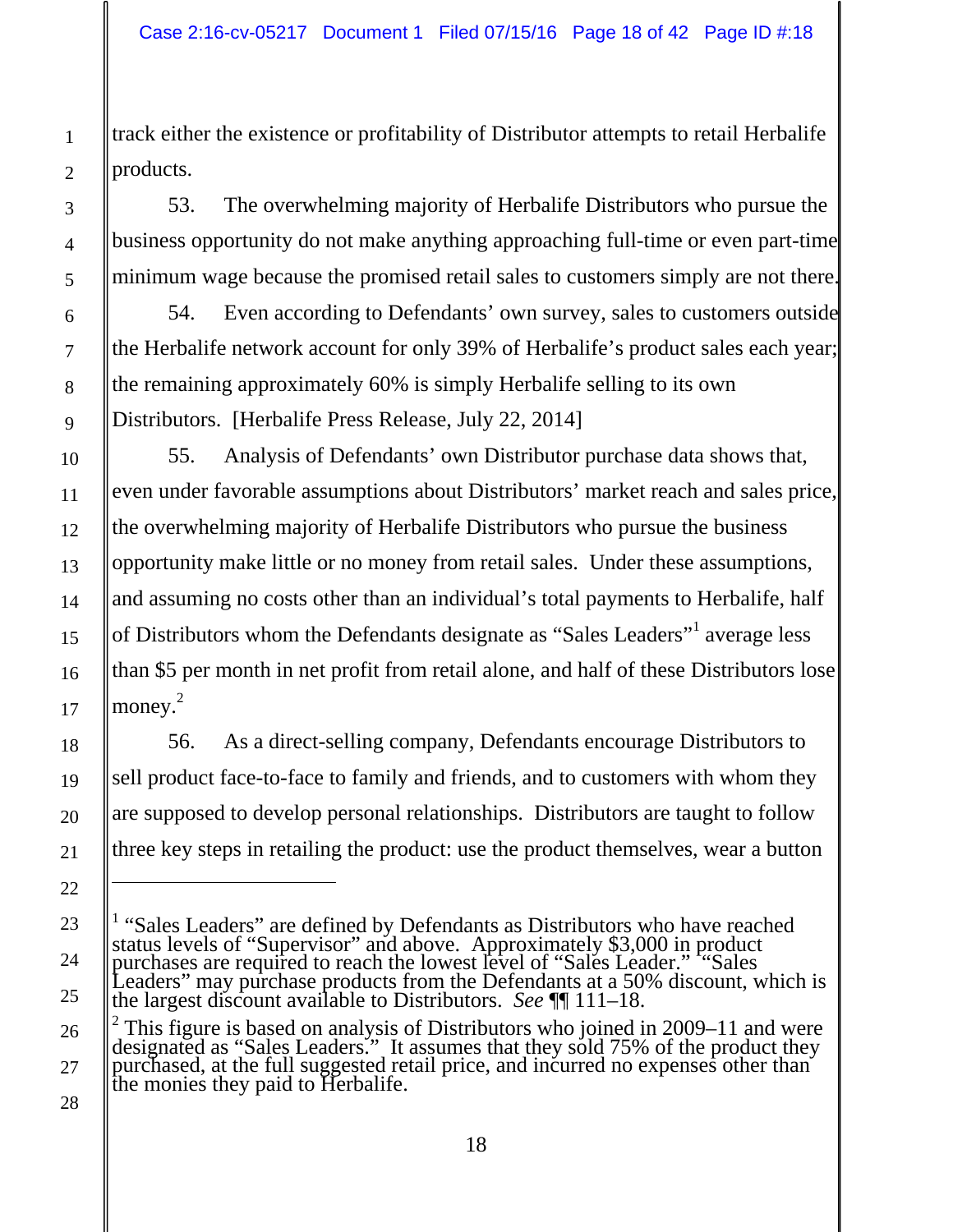advertising Herbalife, and talk to people ("use, wear, talk").

57. In order to restrict sales to the direct-selling channel, Defendants have adopted rules that effectively prevent Distributors from being able to sell to a larger customer base. Defendants' rules prohibit the sale of product in retail stores and impose many restrictions on online selling. Nonetheless, Defendants foster an illusion that Distributors can make significant full-time or part-time income from retail sales. One way in which Defendants accomplish this is by promoting the concept of the "Nutrition Club." The Nutrition Club model was developed from an idea that started in Mexico and, according to Defendants, has particular appeal for members of the U.S. Latino community.

58. According to Defendants, the Nutrition Club is supposed to be a neighborhood gathering place to promote health and wellness, and to provide income for the Nutrition Club owner. In practice, Nutrition Clubs operate primarily as a tool for recruiting new members rather than as a method for profitably retailing Herbalife products.

59. Defendants encourage Distributors to lease a commercial space (or use space in their homes) to operate a business similar to a juice bar, in which the Distributor will work on a daily basis as the owner and sole employee. [Herbalife Rule of Conduct 8.1.3]

60. Customers who come to the club pay a daily "membership fee" of a few dollars that entitles them to consume certain Herbalife products that are prepared on the premises. Visitors typically receive one serving of soy protein powder mixed with water and ice (referred to as a "shake"), herbal tea, and aloe. This method of operating an Herbalife business is often referred to as "daily consumption."

61. To find customers, Nutrition Club operators are encouraged to pass out flyers to potential customers on the street, at their children's school, or other locations, inviting them to visit the "club."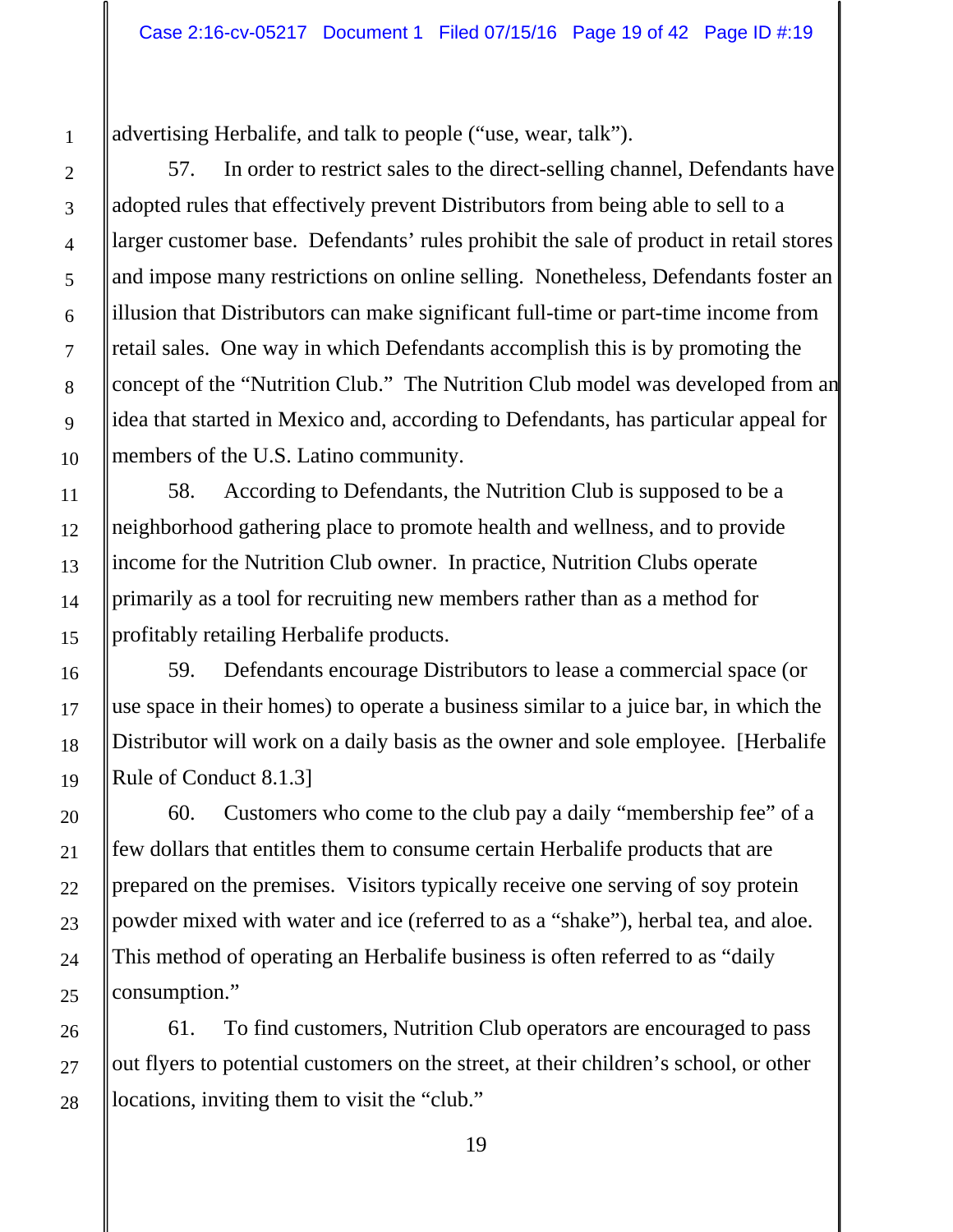62. While only a small percentage of the roughly half-million U.S. Herbalife Distributors report operating Nutrition Clubs, Defendants claim that club owners purchase a disproportionate amount of volume of Herbalife product. In 2012, Defendants estimated that there were 3,700 commercial Nutrition Clubs in the North America region (consisting primarily of the United States); Defendants also claimed that Nutrition Clubs were driving 30–35% of the overall volume of product purchased in the United States. [Herbalife Second Quarter 2012 Earnings Conference Call]

63. Although Nutrition Clubs would appear to be retail establishments, Defendants' rules provide that Nutrition Clubs are not retail stores or outlets, nor are they restaurants or carry-out establishments. Nutrition Clubs are not intended to attract "walk-in" traffic; Defendants' rules prohibit signs that state or suggest that Herbalife products are available for retail purchase on the premises. Club owners are not permitted to post signs indicating whether the club is open or closed, and the interior of the club must not be visible to persons outside. [Herbalife Rules of Conduct 8.3.3, 8.4.3, 8.4.4]

64. Club operators may not post, list, or charge prices for servings of prepared products such as shakes, teas, or aloe. The only permissible charge in connection with the provision of these products is the "membership fee." [Herbalife Rules of Conduct 8.2.1, 8.2.8] Provision of the shake, tea, and aloe generally costs a Distributor a few dollars, leaving little of the "membership fee" to cover the various operational expenses associated with the club.

65. Although Defendants create the impression that Nutrition Club owners will make significant full-time or part-time income from retailing Herbalife products to customers at their clubs, many Distributors find it all but impossible to make enough money from retail sales of product to cover the overhead of the club and also generate income for the owner.

66. Many club owners incur thousands of dollars in expenses—including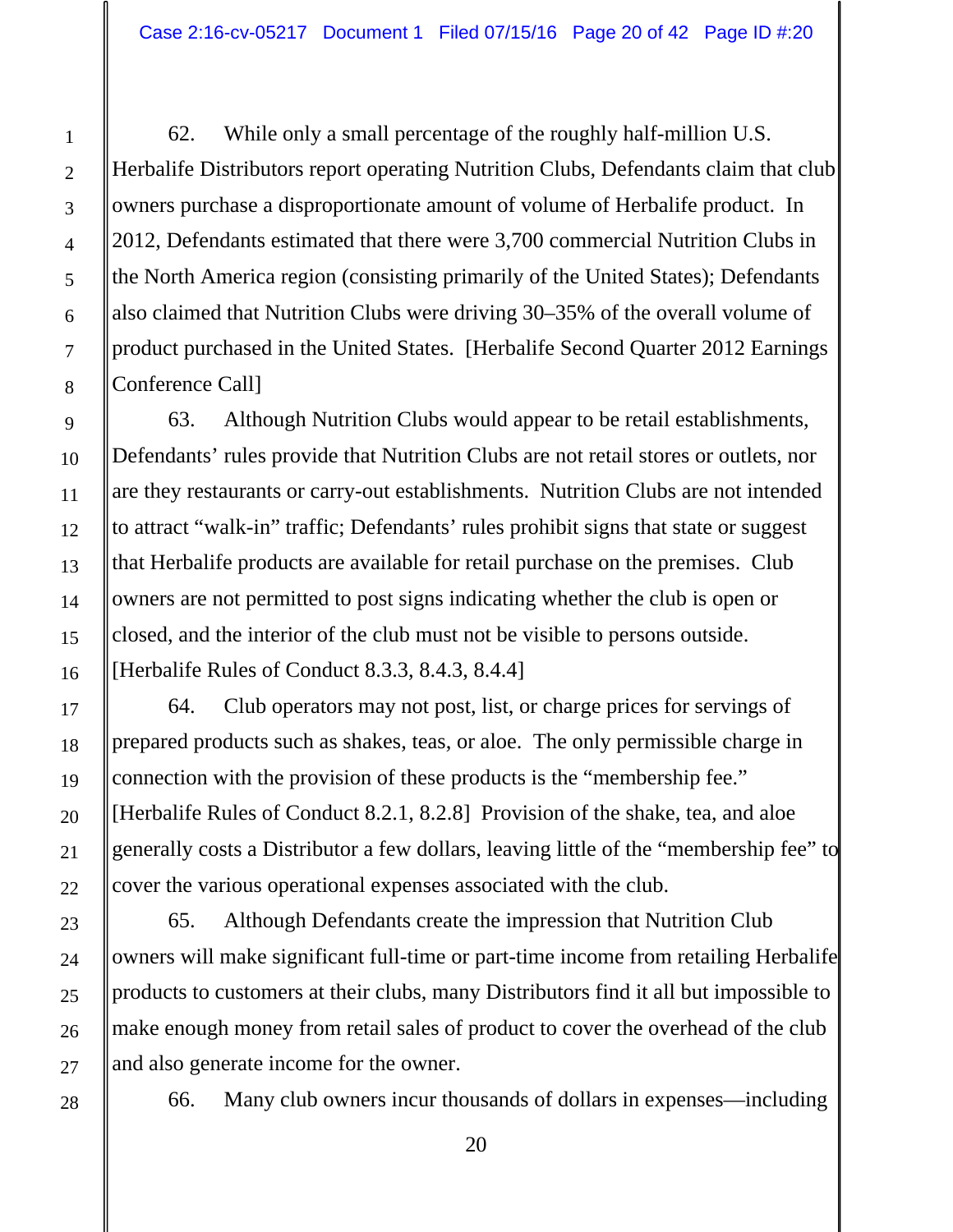but not limited to product purchases, rent, utilities, supplies, and licensing fees that they are unable to recover through the operation of their clubs, and end up losing money.

67. In fact, Defendants' own telephone survey of 433 current and 69 former Nutrition Club owners in February 2013 paints a discouraging picture of the experience of many Nutrition Club owners. Fifty-seven percent of Nutrition Club owners reported that their clubs made no profit or lost money. Club owners reported spending an average of about \$8,500 to open their club.

68. Some Nutrition Club owners continue to operate their clubs for little or no profit—or at a loss—for years, in the hope that things will turn around and their investment will eventually pay off. However, the promised retail-based business opportunity is simply not there.

69. Because Nutrition Clubs are expressly not retail establishments and are often unprofitable, they are principally of value to a small minority of financially successful Herbalife Distributors as a location from which they can recruit new participants.

70. As one top Distributor explained in a PowerPoint presentation: [Nutrition Club] Operators need to realize that the end goal is not how many \$4.00 services they sell each day as that is not the way for them to achieve their financial goals. Rather, it's upgrading a Consumer to become a Customer and eventually a Distributor and ultimately having Distributors become Operators who will duplicate the Nutrition Club method.

["Financial Success System" presentation dated March 24, 2010]

71. "Successful" Nutrition Club owners make money not from retailing product, but from recruiting other participants who are encouraged to open their own clubs, buy more product, and recruit more participants. When recruited participants purchase product to sell at their clubs, these purchases generate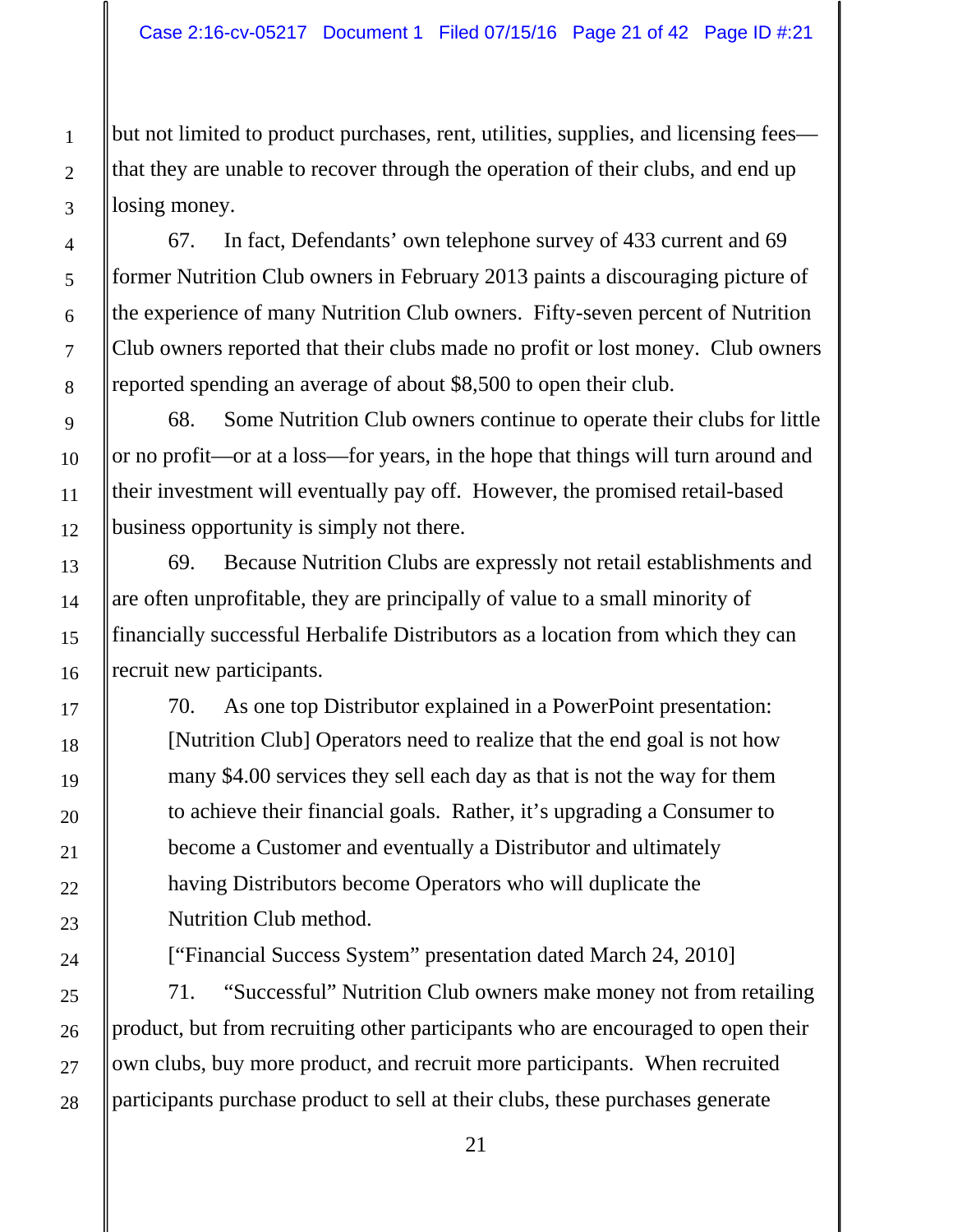recruiting rewards for the sponsor, even if the clubs themselves lose money. These recruiting rewards are the only pathway to achieve the high incomes touted in Defendants' promotional materials.

72. Regardless of whether Distributors operate a Nutrition Club, Distributors experience difficulty in selling product to customers outside the network. Nevertheless, Defendants' compensation structure puts pressure on Distributors to purchase large quantities of product in order to qualify for greater wholesale discounts and recruiting-based rewards (*see* discussion below at ¶¶ 135– 44).

73. As a result, many Distributors buy product that they find difficult to sell. Although Defendants have a buy-back policy, in order to take advantage of the policy, a Distributor must resign his distributorship. Many Distributors have been unaware of the policy or, for various reasons, have been reluctant to attempt to use it.

74. Distributors dispose of excess product purchases in numerous ways. At the simplest level, when Distributors are left with product they are unable to sell they may give it to friends, throw it away, or gradually consume it themselves. Such self-consumption is not driven by genuine demand for the product, but is the easiest and most convenient way for a Distributor to get some benefit from product that the Distributor would not have bought absent his or her participation in the business opportunity. In other instances Distributors attempt to sell their excess inventory at a discount on auction websites or at flea markets, although such efforts to mitigate their losses are prohibited by Defendants' rules. [Herbalife Rules of Conduct 4.1.1, 7.3]

75. The overwhelming majority of Distributors who attempt to retail the product make little or no net income, or even lose money, from retailing the product.

1

2

3

4

5

6

7

8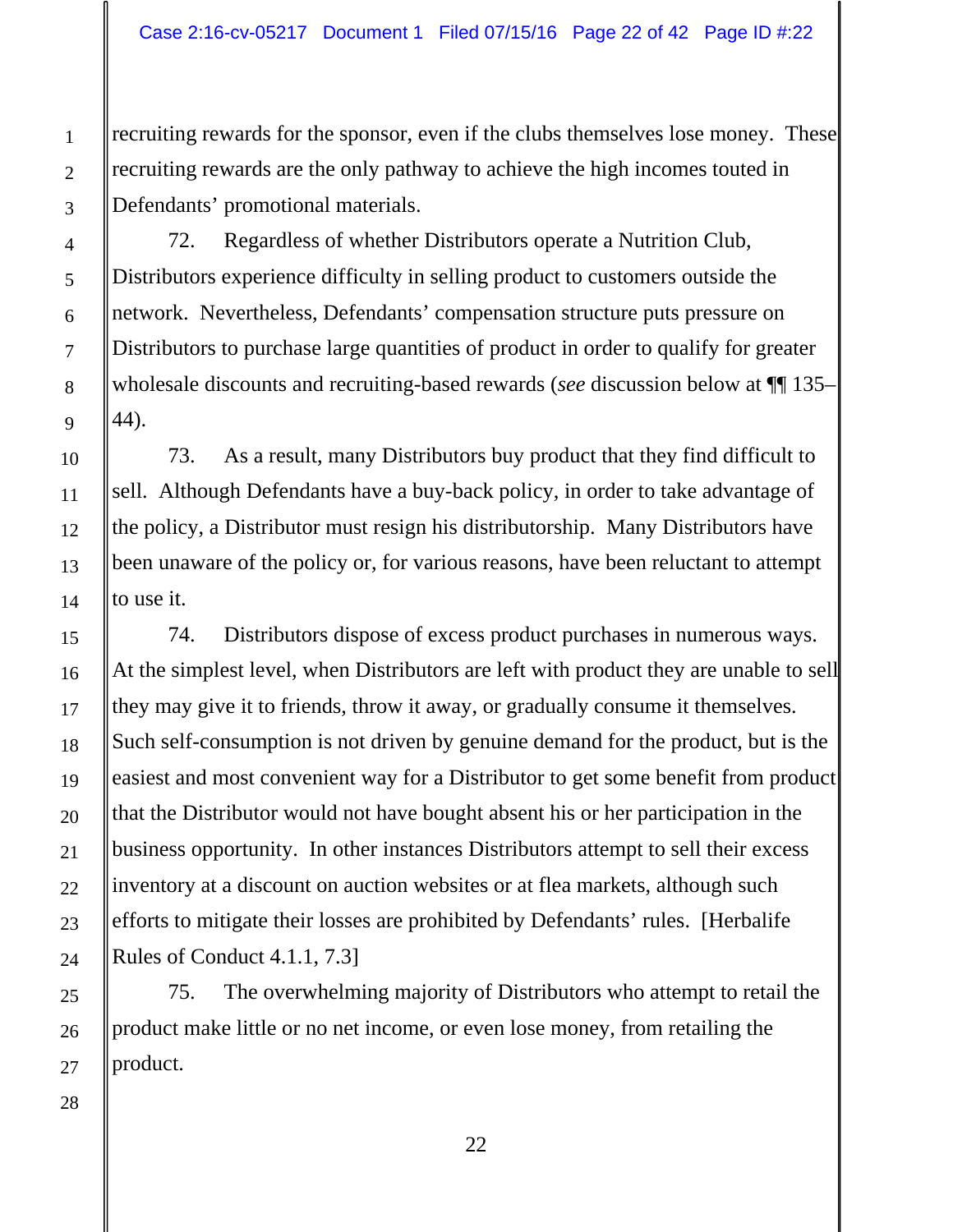# *Distributors Abandon the Business Opportunity in Large Numbers*

76. In light of their poor financial results, many Distributors either stop buying product or leave the organization altogether, resulting in a high turnover rate.

77. Despite Defendants' efforts to promote retention of Distributors whom it characterizes as "Sales Leaders," in 2014 nearly 60% of first-time Sales Leaders did not purchase sufficient product to requalify as Sales Leaders. [Statement of Average Gross Compensation Paid by Herbalife to U.S. Members in 2014]

78. Retention for non-Sales Leaders, many of whom are pursuing the business opportunity, is even worse. An analysis of Defendants' data shows that the majority of Distributors stop ordering Herbalife products within their first year, and nearly 50% of the entire Herbalife U.S. Distributor base quits in any given year. Roughly half of all Herbalife Distributors at any given time are in their first 12 months of membership, and roughly 40% of the volume of Herbalife products sold by Defendants each year is sold to participants in their first year.

79. During 2009–13, an annual average of approximately 242,000 new Distributors signed up in the United States. On average, 89% of those newlyrecruited Distributors, however, simply replaced U.S. Distributors who left that same year, with an annual average of approximately 216,000 Distributors leaving during this time period.

80. For example, while approximately 277,000 new Distributors joined Herbalife in the U.S. in 2013 (from a base of approximately 520,000 Distributors at the end of 2012), approximately 256,000 existing Distributors left that year.

### *Defendants' Business Opportunity is Based on Recruitment*

81. Notwithstanding Defendants' express and implied representations that Herbalife offers a retail-based business opportunity, in truth the only way to achieve wealth from the Herbalife business opportunity is to recruit other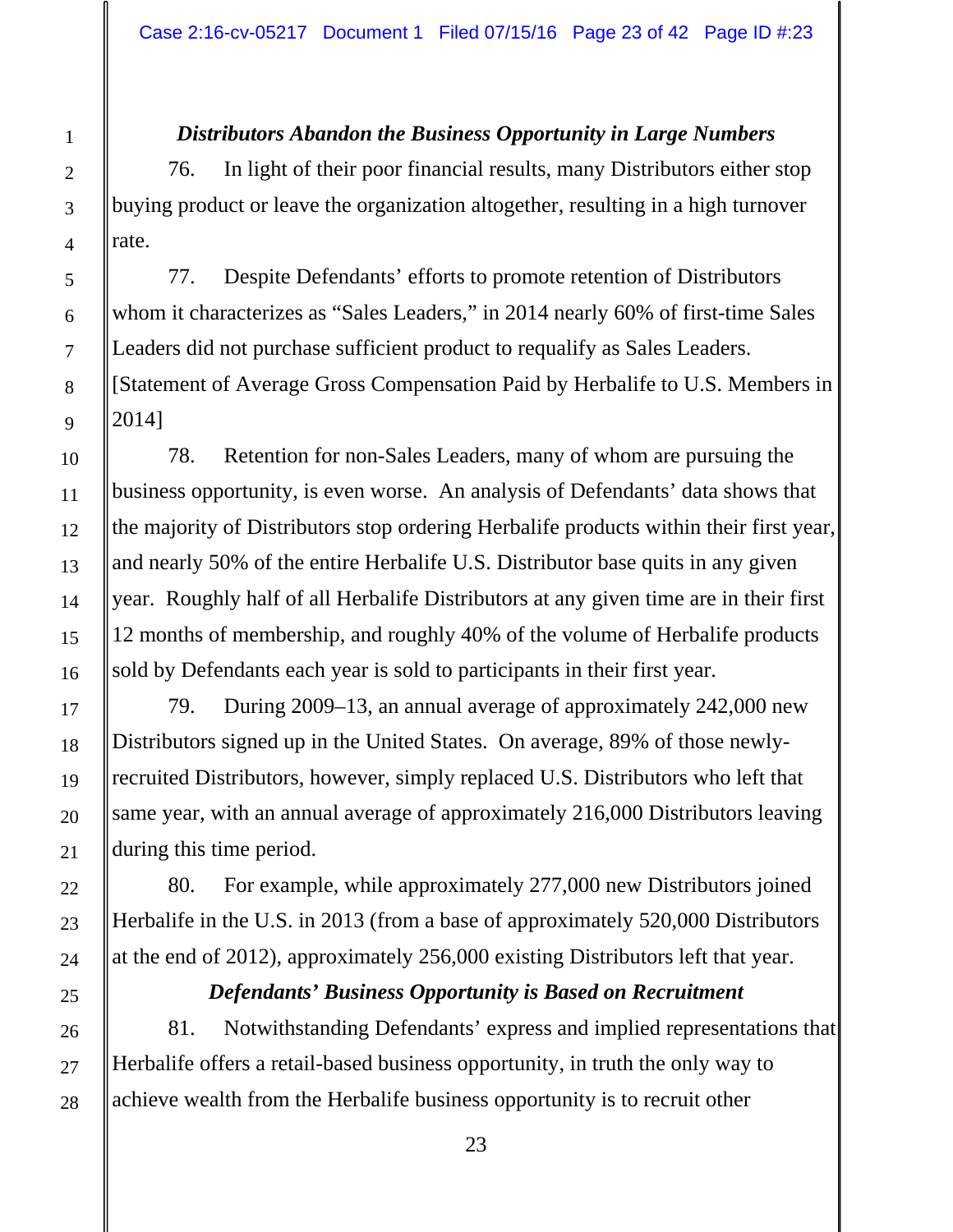Distributors. Purchases by these recruited Distributors, referred to as a "downline," generate rewards for the sponsoring Distributor. (*See* ¶ 119.) Through a variety of channels, Defendants admit, expressly or by implication, that recruiting is the key to financial success.

82. Defendants' print materials emphasize the importance of recruiting new Herbalife participants. For example, through at least December 2015 the book "Building Your Business," which is included in the starter kit that every Distributor must purchase, discussed "the power of duplication" and illustrated "what you can achieve" if "you recruit and retain two active Supervisors." In the illustration, the Distributor purchases a certain quantity of product (costing over \$1,000) each month and recruits two new participants who also purchase that quantity each month. Those two participants then recruit a total of twelve additional participants in two additional levels below them. For each month that the Distributor and the fourteen recruits purchase the specified quantity of product, the Distributor will earn \$1,750.



83. The English-language version of the 2012-2014 Presentation Book also includes examples of how recruiting two or three new participants can translate into \$2,450 to \$8,775 per month for the recruiter, assuming that the new participants make substantial wholesale product purchases and themselves recruit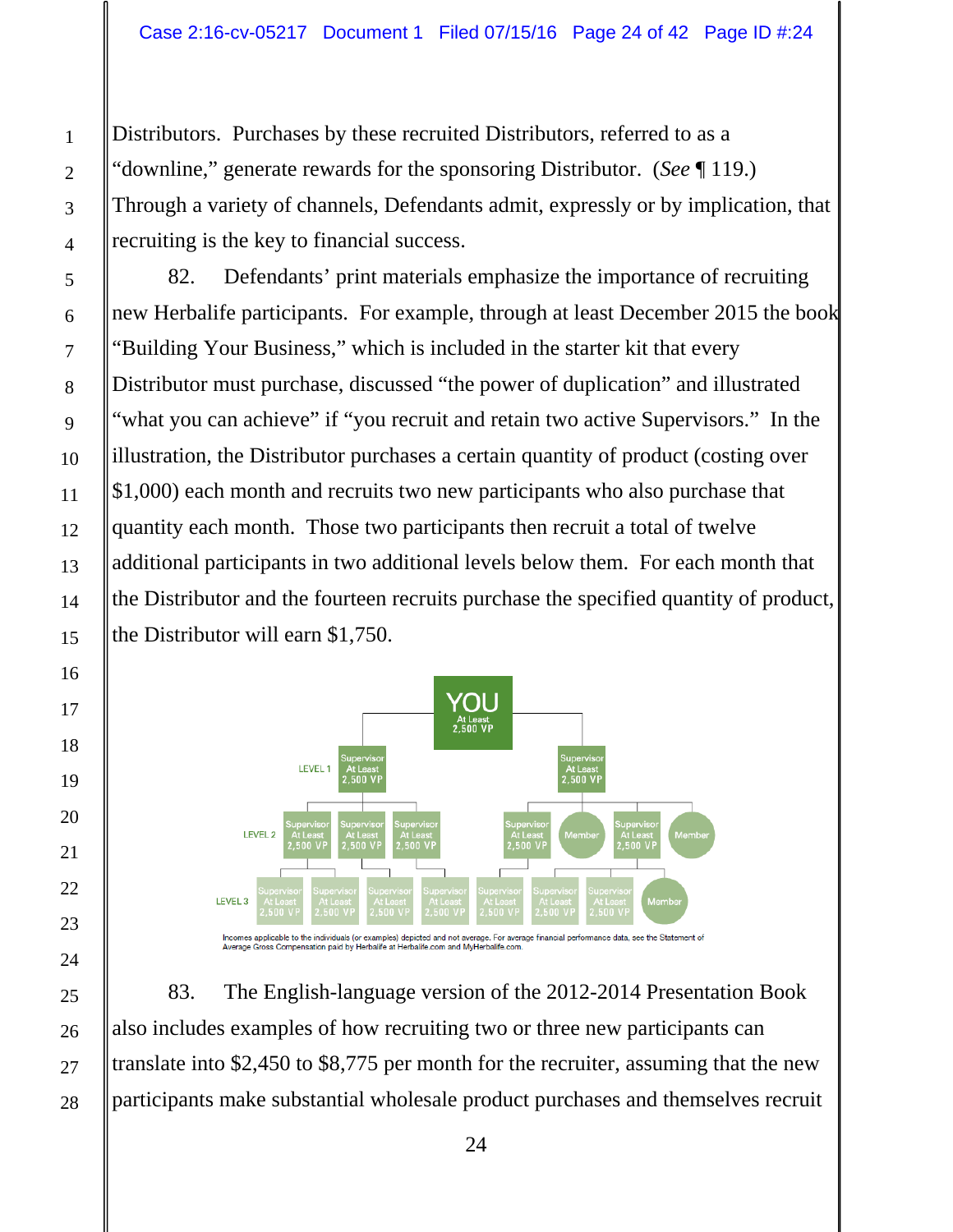new participants who also make substantial wholesale product purchases.

1

2

3

4

5

6

7

8

9

10

11

12

13

14

15

16

17

18

19

20

21

22

23

24

25

26

27

28

84. The Spanish-language version of the 2012-2013 Presentation Book similarly discusses "the power of duplication" that can result when "you bring in 3 people to the business, who each bring 3 people, who in turn bring 3 people . . . ." (translated from Spanish).

85. Speakers giving live presentations at Defendants' events also make representations concerning the importance of recruiting in Herbalife's compensation program:

a. It's wonderful that we have everybody consuming and we have everybody doing the different methods of retail . . . but you got to think about it, guys, the name of the game here is royalty . . . and you don't get paid royalty off of customers. You get paid royalties off of distributors that you help to become successful to become supervisors. [Herbalife Founder's Circle member Susan Peterson, 2009 Herbalife Extravaganza, Atlanta]

b. [translated from Spanish] The only way to scale the ladder of success is through sponsorship. [Herbalife President's Team member Dalia González, 2009 Herbalife Extravaganza Latina, Atlanta]

c. The key to royalty growth[:] New distributors qualifying as Supervisor every month. [Herbalife Chairman's Club member Kurt O'Connell, "Building Your Royalties" Presentation, 2011 Herbalife Extravaganza, Las Vegas]

86. Savvy Distributors have figured out ways to use the recruiting reward structure to reap rewards, even without profitable retail sales. For example, during the years 2009–14, one top Distributor paid over \$8 million for product (with a total Suggested Retail Price of over \$16 million) which the Distributor purchased in the names of various downline members, thereby generating additional rewards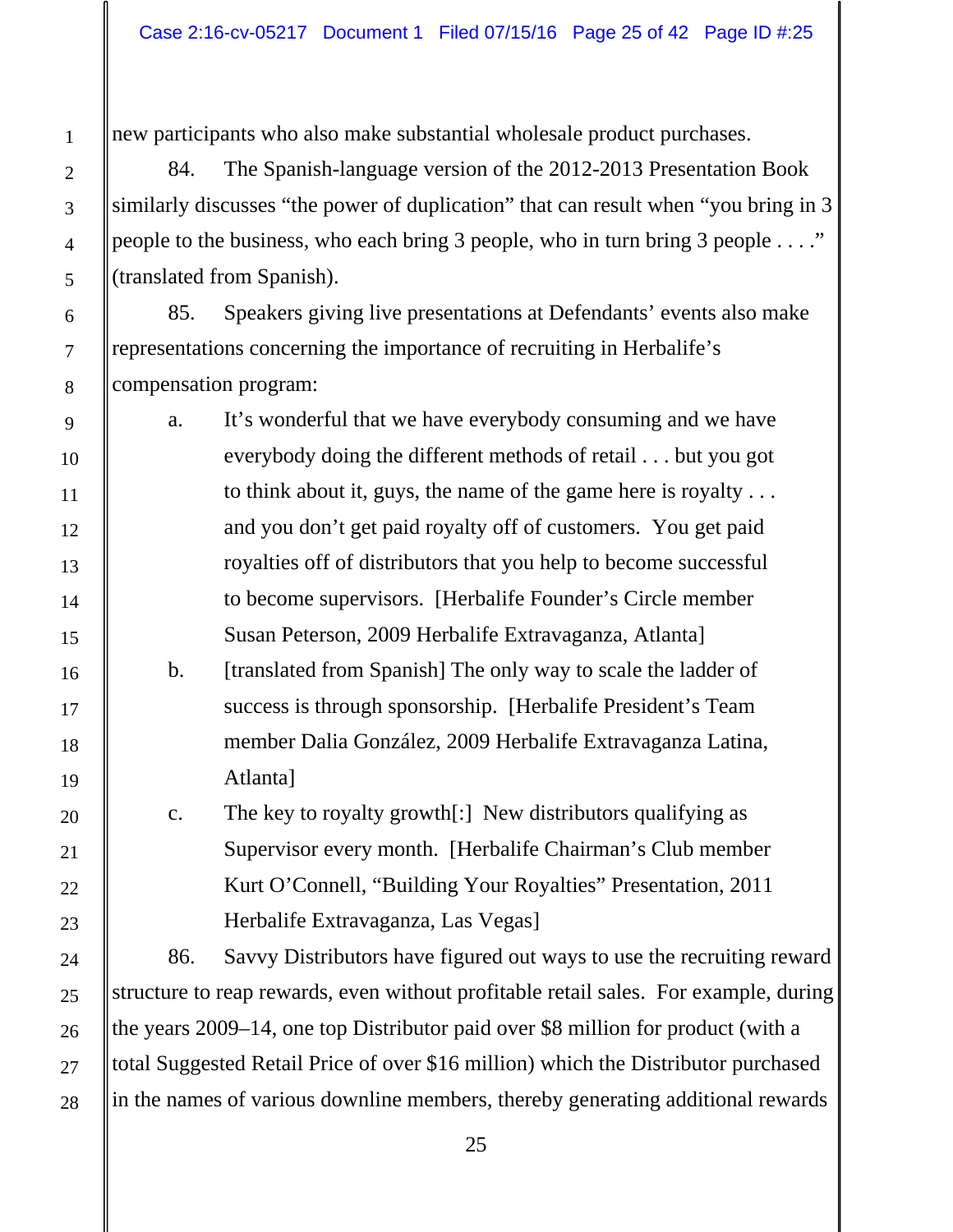and qualifying for higher payments from Defendants. This Distributor then donated all of this product to charity, rather than attempting to sell it. The Distributor generated enough rewards through these purchases to make a net profit, without even selling the products.

87. Similarly, other Distributors have used unprofitable retail sales of product to generate large reward payments. These Distributors have created specialized websites offering products at discounts of up to 50% with no tax and free shipping. Although the net profit earned from these online retail sales has been *de minimis*, by manipulating Herbalife's compensation system, these Distributors have generated significant "recruiting" reward payments from the large volume of product purchases made by their purported downlines.

**Few Business Opportunity Participants Earn Recruiting Rewards** 88. Although recruiting is the only path to a high income, very few

89. Most Distributors (80%) do not successfully recruit any new participants, and therefore receive no recruiting rewards.

Herbalife participants earn income from recruiting.

90. Even among those who do recruit, a substantial percentage receive no reward payments. For example, as of December 31, 2014, more than 111,000 U.S. Distributors had recruited a downline, but approximately 43% of them (47,714) received no reward payments from Defendants. [Statement of Average Gross Compensation Paid by Herbalife to U.S. Members in 2014]

91. Income from recruiting is low even for many in the top 13% of all Distributors—those who reached the status of "Sales Leaders with a downline." In 2014, more than half (57.6%) of the Distributors in this elite group received average gross reward payments from Defendants of under \$300 *for the year.* [*Id*.]

92. Rewards are highly concentrated among a small number of Distributors. In contrast to the experience of the vast majority of Distributors who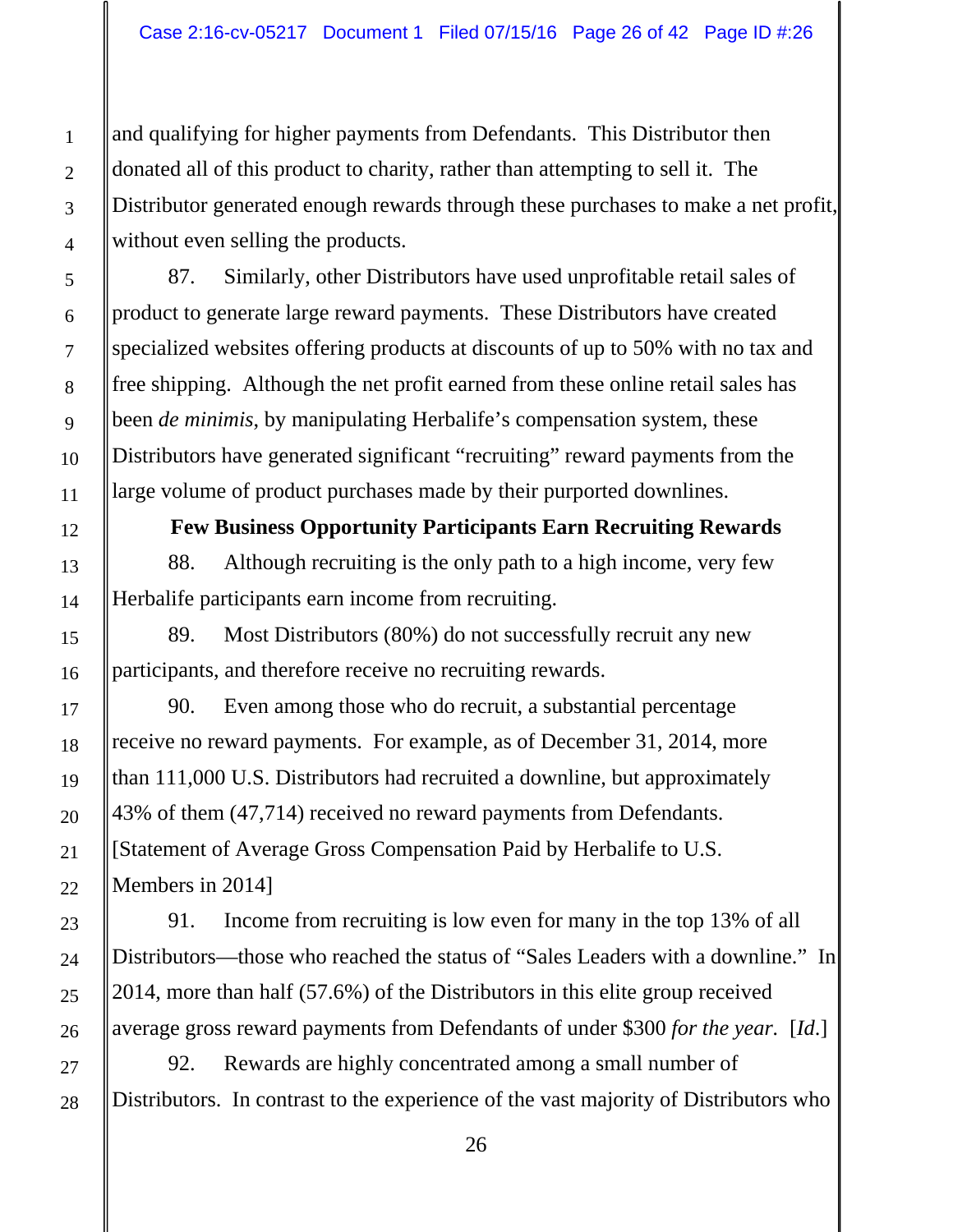make little or no money from recruitment-based rewards, the top 0.03% of U.S. Distributors (205 individuals) received average gross reward payments of over \$600,000 per year. [Statement of Average Gross Compensation Paid by Herbalife to U.S. Members in 2014]

93. For the fewer than 1% of Distributors who receive substantial income through Defendants' business opportunity, their compensation for recruiting large numbers of new business opportunity participants dwarfs whatever they might make from retail sales of the product.

94. The overwhelming majority of Herbalife Distributors who pursue the business opportunity earn little or lose money, while those few Distributors who do make a living from their Herbalife business do so by recruiting other business opportunity participants who purchase product, not by retailing the product.

# **To Confuse Participants and the Public About Distributors' Poor Financial Outcomes, Defendants Understate the Percentage of**

# **Distributors Who Are Pursuing the Business Opportunity**

95. Although Defendants heavily promote their business opportunity, in recent years Defendants have begun to claim that most consumers who sign up to be Distributors are merely customers who purchase the product only for their own consumption and are not interested in pursuing the Herbalife business opportunity.

96. Defendants do not offer a separate "customer" or "discount buyer" status for consumers who are uninterested in pursuing a business opportunity and thus do not systematically track or distinguish Distributors who might be "discount buyers" from Distributors who are pursuing a business opportunity.

97. Defendants' rules provide that all consumers who sign up with Herbalife must enter into an agreement that includes the business opportunity. The 2015 version of that agreement consists of seven pages of small print and includes a number of provisions that would be inapplicable to a "discount buyer," such as a requirement that the participant indemnify, defend, and hold harmless Herbalife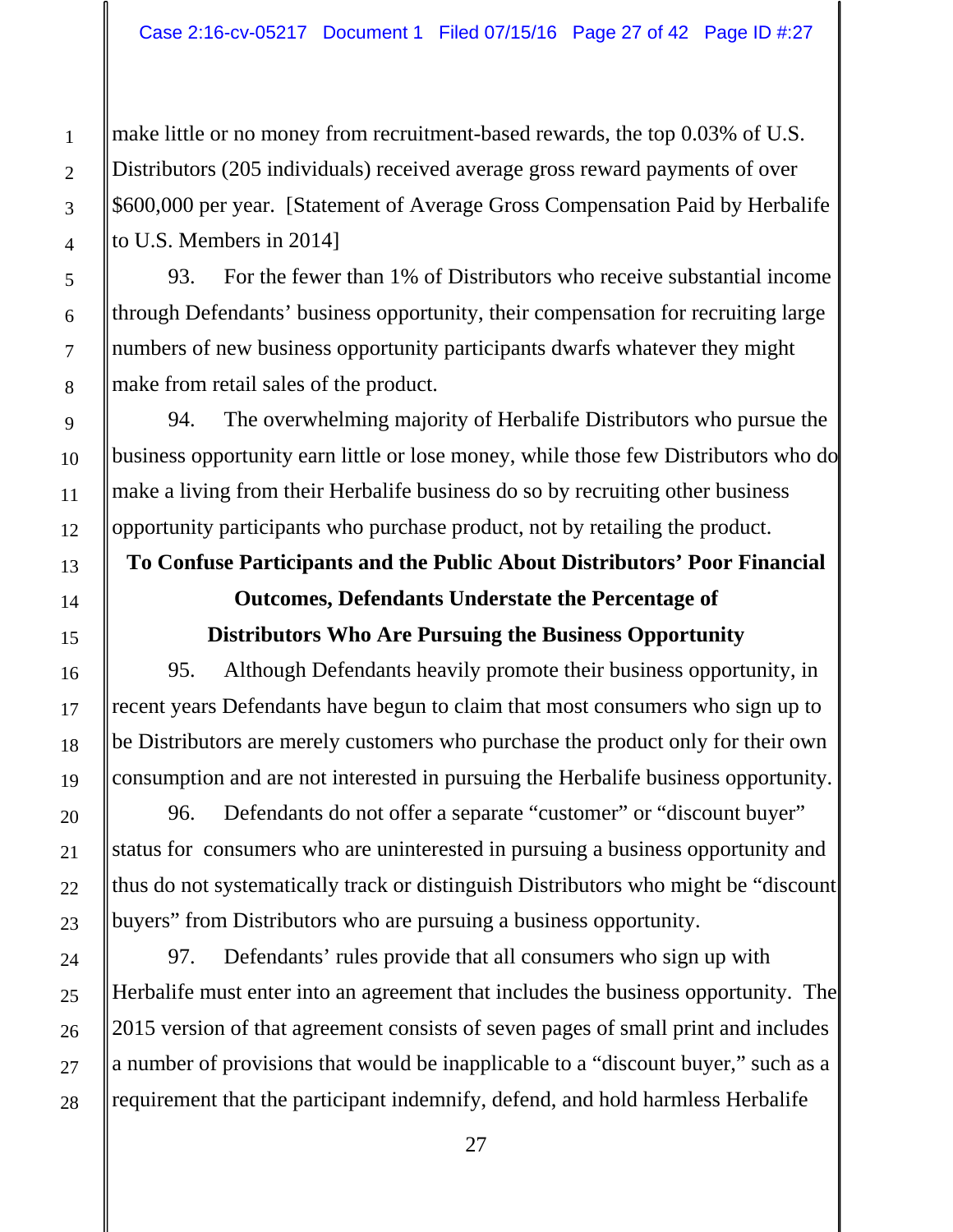from any cost or liability arising from the participant's breach of the agreement or the conduct of his or her Herbalife business.

98. Since 2013 Defendants have publicly claimed or implied that a mere 27% of their Distributors are pursuing the business opportunity either full-time or part-time, and that a "substantial majority" (73%) are simply interested in buying Herbalife products for their own personal consumption.

99. Defendants' express or implied claim that a "substantial majority" of their Distributors are not pursuing the business opportunity is based not on Distributor behavior, but on surveys commissioned by Defendants beginning in July 2012 that are flawed and unreliable. For example, many survey participants who were included in the category of Distributors who purportedly "joined Herbalife primarily as discount customers" themselves reported that they quit Herbalife because "finding new customers was too difficult and/or time consuming," or the "business was harder than [they] originally believed."

100. Based on such survey results, even some Distributors who reach "President's Team" (the highest status level in Herbalife) and earn over \$100,000 in recruiting rewards annually from the business opportunity have been categorized in Defendants' representations as merely "discount buyers."

101. When observable Distributor behavior from Defendants' data is analyzed, the percentage of Distributors who are attempting to earn income from the Herbalife business opportunity readily exceeds the 27% in Defendants' claims. Such behaviors include, for example, purchasing promotional literature and sales and recruiting aids from Defendants.

102. Furthermore, many Distributors interested in the business opportunity may make some effort to earn income and fail, without engaging in the type of measureable and overt behaviors that would make their pursuit of the business opportunity readily apparent.

103. In short, many of the Distributors whom Defendants would expressly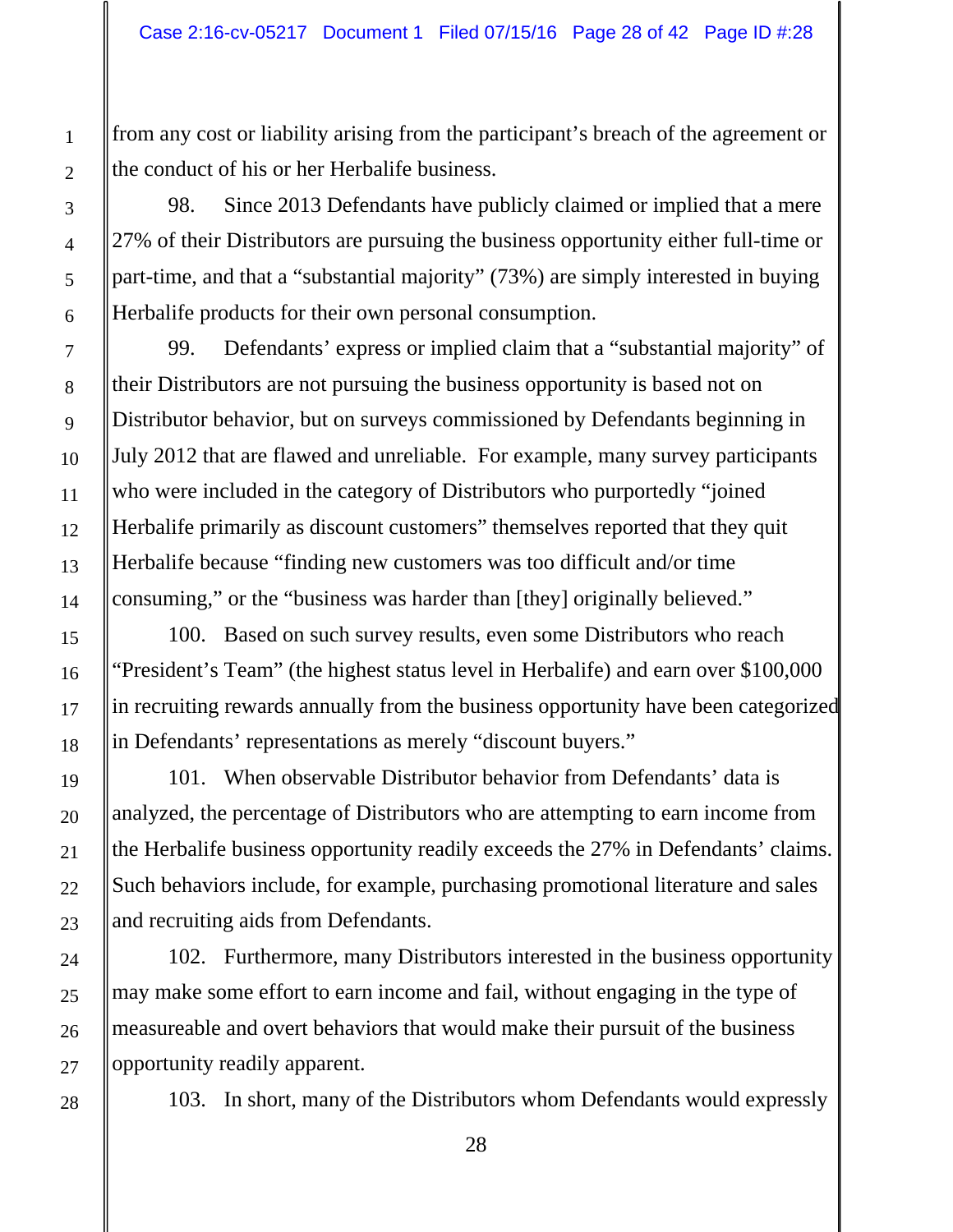or impliedly characterize as solely "discount buyers" are, in fact, pursuing the business opportunity.

104. Regardless of the number of so-called "discount buyers," it is clear that collectively they could account for only a small percentage of the volume of Defendants' products sold in the United States. Even using a grossly overstated measure of "discount buyers"—that is, counting as "discount buyers" the roughly 80% of participants who are not "Sales Leaders"—such Distributors collectively account for less than 25% of the volume of Defendants' products sold in the United States. The remainder, over 75%, is purchased by Distributors at the "Sales Leader" level, who are clearly pursuing a business opportunity.

## **Overview of Defendants' Compensation Plan**

105. The amount of compensation a Distributor receives from Defendants is not based on retail sales of Herbalife products, but rather is based on the volume of product purchased by the Distributor's recruits, and by their recruits, and so on.

106. Thus, the compensation plan contains incentives for Distributors to recruit participants and to persuade them to buy as much product as they can.

107. To become a Distributor, an individual must pay either \$59.50 or \$92.25, plus tax and shipping, to purchase a starter pack called an "International Business Pack,"<sup>3</sup> the contents of which have varied over time but which have included an Herbalife tote bag; samples of various Herbalife products; literature about Herbalife's products; sales aids (such as a "Presentation Book" and buttons the distributor is supposed to wear to advertise Herbalife); DVDs about the business opportunity such as "Design Your Life"; multiple publications concerning the Herbalife business opportunity, including the pamphlet "Your First 72 Hours: Making Your First Sale" and the books "Your Business Basics," "Using &

 $\overline{a}$ 

 $3$  In 2013, Defendants began calling the pack required for all new participants the "Herbalife Member Pack" rather than the "International Business Pack."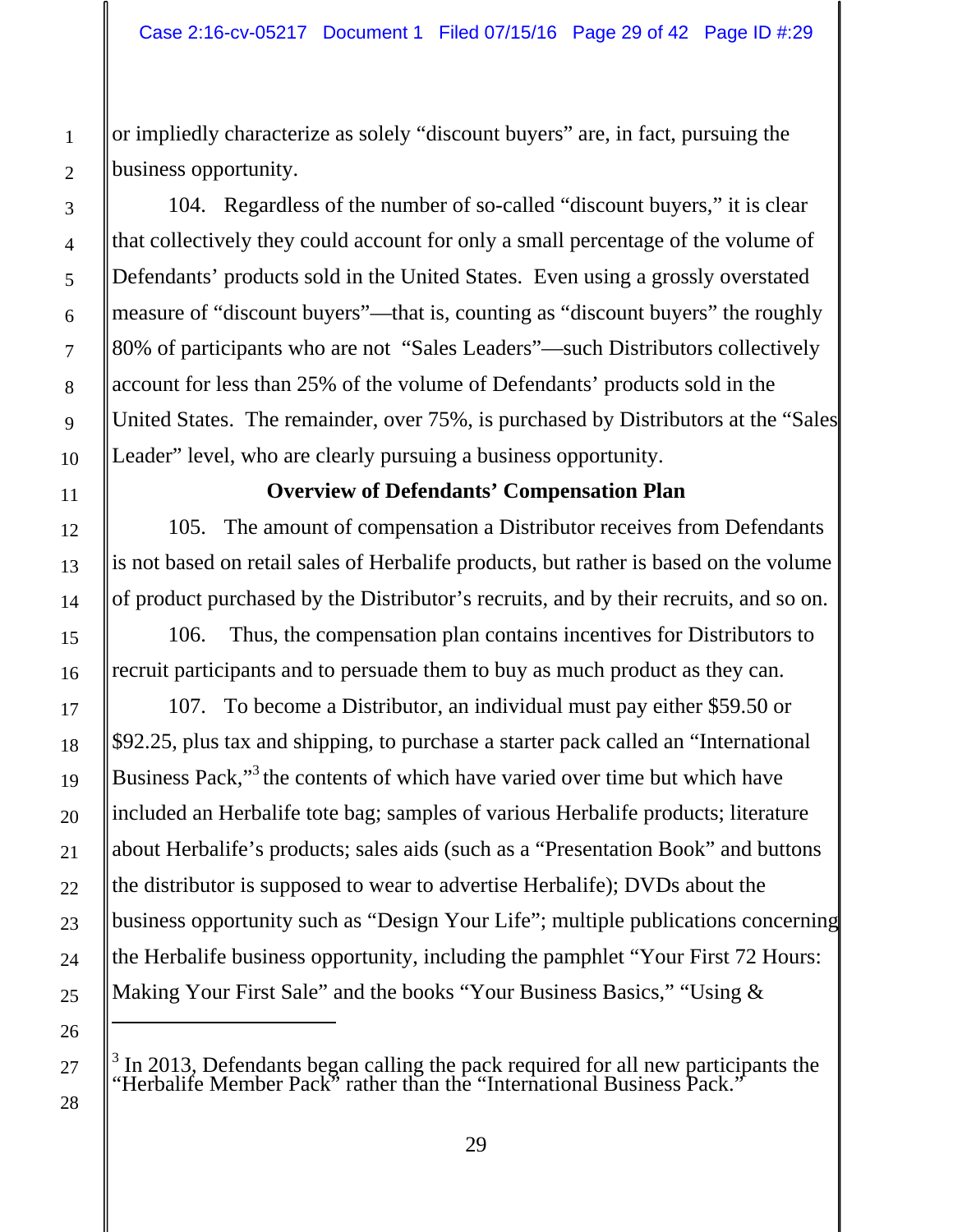Retailing Your Products," "Building Your Business," and "Sales & Marketing Plan and Business Rules"; and a single receipt form that can be given to a customer in the event of a single sale of product.

108. Defendants' rules provide that participants must enter into an "Agreement of Distributorship" either online or, if the pack is not purchased online, in hardcopy form. (In 2013, Defendants began calling the agreement an "Herbalife Membership Application and Agreement" rather than an "Agreement of Distributorship." The change in terminology, however, was not accompanied by any substantive change to the nature of the business opportunity available to Herbalife participants.) Upon purchasing the International Business Pack and submitting the Agreement to Defendants, a participant is assigned an Herbalife ID number and becomes an official Distributor.

109. The details of Defendants' compensation program are complex and convoluted, and involve specialized terminology and concepts. These details, terminology, and concepts are laid out in a book included in the International Business Pack entitled "Sales & Marketing Plan and Business Rules." The 2014 version of the "Sales & Marketing Plan and Business Rules" has 114 pages and consists of more than 58,000 words. The book is difficult to read and understand and many participants rely upon their sponsors to explain the program.

110. The core concepts of Defendants' compensation program are as follows:

- a. Participants advance to higher status levels in the organization and qualify for reward payments based on product purchases (not product sales); and
	- b. The only way to reach the highest levels of compensation is to recruit more participants.

A simplified version of the compensation plan is set forth below.

111. New recruits start at the lowest level, called "Distributor" (or, since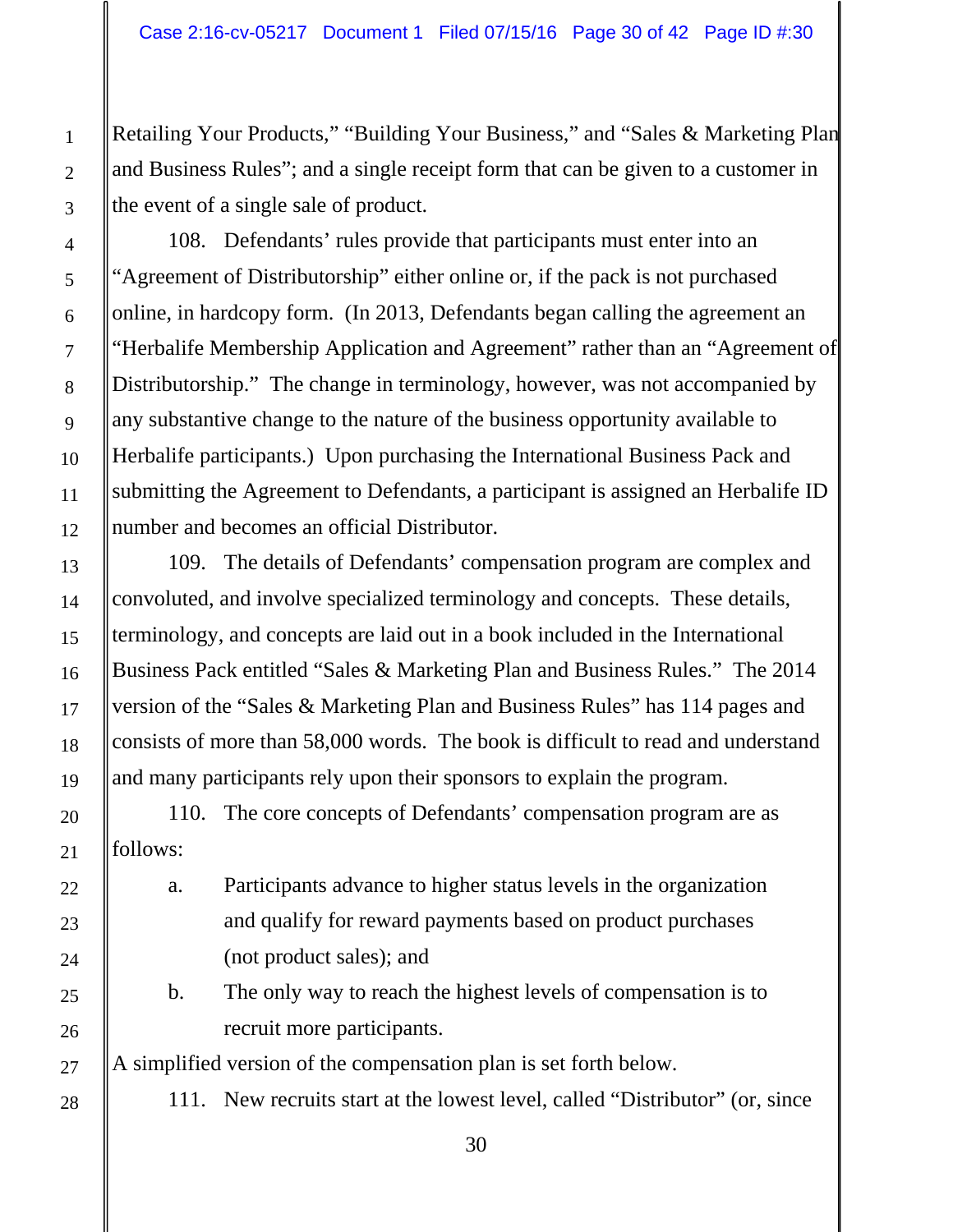2013, "Member"). A Distributor can purchase product from Defendants at a discount of 25% off the "earn base" (a dollar value that Defendants assign to each product that is generally slightly less than the value that Defendants assign as the Suggested Retail Price for that product). The only way a participant at this level can make money is to buy product from Herbalife and sell it to a customer for more than his total cost, with the difference representing the participant's "Retail Profit." "Retail Profit" is also the only form of compensation available to those Distributors who have not recruited other Distributors.

112. The vast majority of Herbalife participants never progress higher than the Distributor level, and most stop purchasing product within a year and do not renew their memberships.

113. Higher status levels are obtained by meeting threshold requirements of "Volume Points," which are accumulated by purchasing greater quantities of products. (The "Volume Point" is a unit created by Defendants to measure the value of product purchases across currencies. A product with a Suggested Retail Price of \$100 generates roughly 100 Volume Points.) The Sales and Marketing Plan contains complicated rules regarding how much of the threshold Volume Point requirement must be volume that is personally purchased by the Distributor, and how much may be volume purchased by other Distributors whom he recruits.

114. A Distributor can advance to the status level of "Senior Consultant," which allows him to purchase product at a 35% discount, by accumulating at least 500 Volume Points in one month.

115. A Distributor who purchases 1,000 Volume Points in a single order obtains the status of "Success Builder" and is entitled to a 42% discount for that month.

116. A Distributor who accumulates a total of 2,500 Volume Points over one to three months obtains the status of "Qualified Producer" and is entitled to a 42% discount through the following year.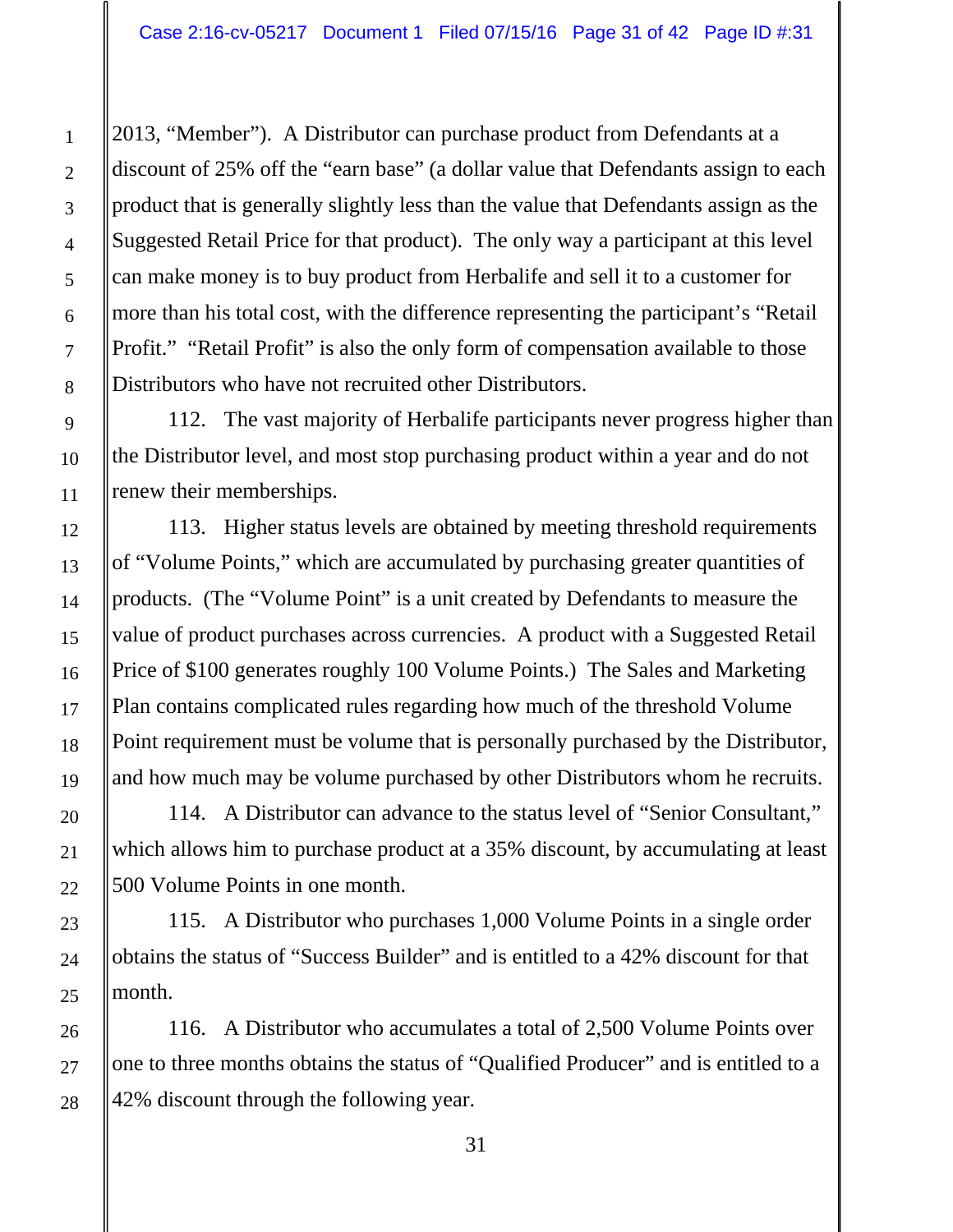117. The maximum discount, for those at the "Supervisor" status level and above, is 50% off the "earn base." A Distributor who accumulates a total of 4,000 Volume Points obtains "Supervisor" status and is entitled to a 50% discount through the following year.

118. If a Distributor makes it to the Supervisor level, there are numerous higher levels that offer additional rewards that are based on recruiting. Herbalife refers to Distributors who reach the Supervisor level or above as "Sales Leaders."

119. The essential requirement for moving up to the highest status levels is recruiting a large "downline." A given participant's "downline" is comprised of all those whom the participant has personally recruited (Level One), all those recruited by his Level One participants (Level Two), and so forth, down to as many levels as have been created by recruitment.

#### *Defendants' Compensation Plan Incentivizes Recruiting*

120. Defendants' compensation plan gives participants a powerful incentive to recruit more participants, because recruiting a downline entitles a participant to receive multiple different types of payments directly from Defendants.

121. One such type of payment is called "Wholesale Profit" (or "Commissions"). An Herbalife participant may receive "Wholesale Profit" based on purchases made by participants he has recruited who are at a lower discount rate. For example, if a participant at the "Supervisor" status level (50% discount rate) recruited a participant at the "Senior Consultant" status level (35% discount rate) who then ordered product with a Suggested Retail Price of \$100, the participant at the "Supervisor" level would receive a commission check from Defendants of approximately \$15, representing the 15 percentage point difference between the two participants' discount rates.

122. An additional type of payment based on downline purchases, available to participants who are at or above the status level of "Supervisor" and who have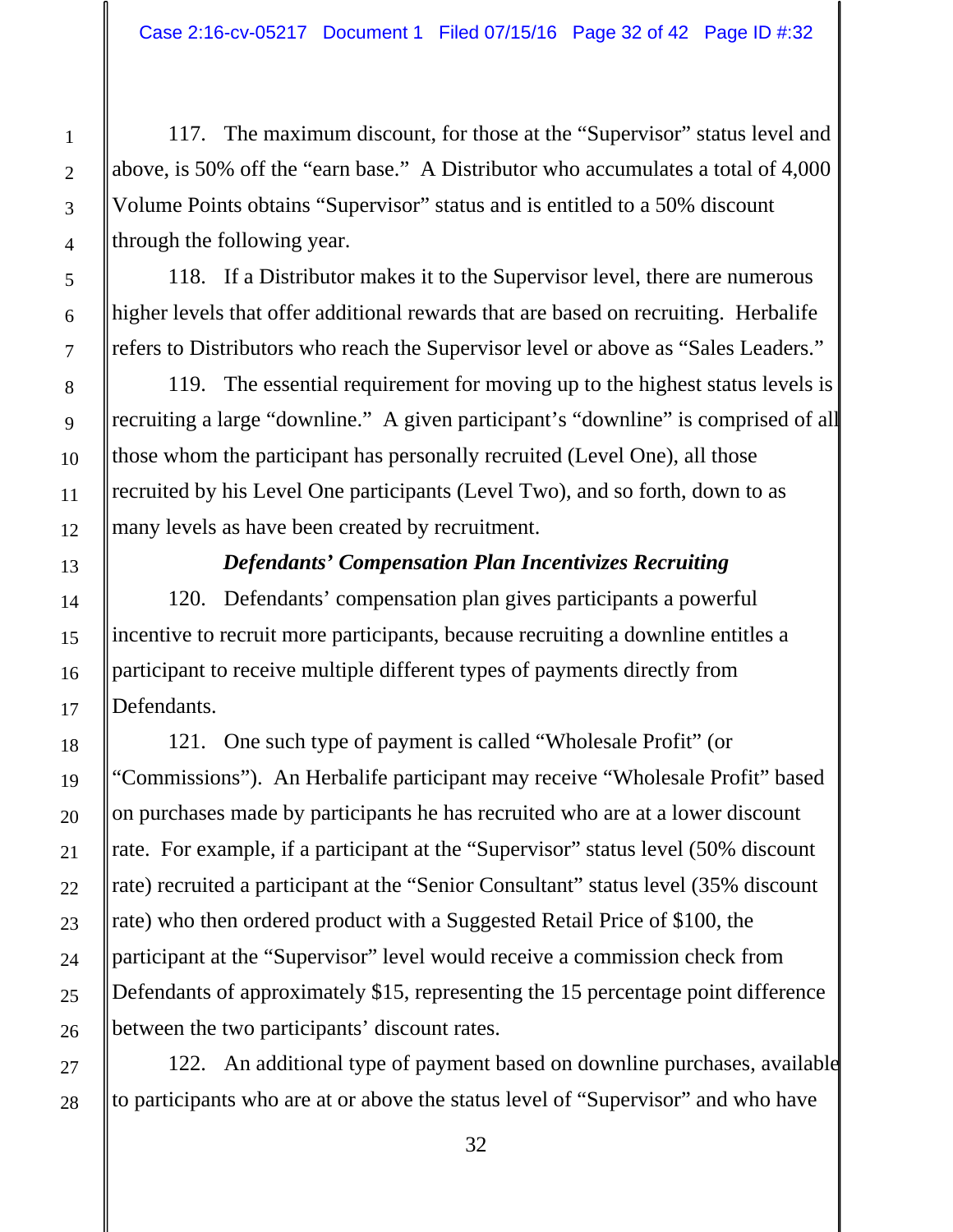recruited a downline, is called "Royalty Overrides." To understand how Royalty Overrides work, it is necessary to understand two "volume" concepts in Defendants' Sales & Marketing Plan: "Total Volume" and "Organizational Volume."

123. "Total Volume" is a total of the Volume Points associated with a participant's own product purchases, plus the Volume Points associated with the product purchases made by certain members of the participant's downline. Specifically, the "Total Volume" of Participant A would include the product purchases of Participant A's downline members who (i) have a status level lower than "Supervisor," and (ii) do not have any participants who have a status level of "Supervisor" or higher in the chain of participants between them and Participant A.

124. In simplified form, "Organizational Volume" refers to the Total Volume of a participant's first three levels of "Supervisors" who are active in a given month.

125. "Royalty Overrides" are payments ranging from 1% to 5% of a participant's "Organizational Volume." The amount of the "Royalty Override" percentage that a given participant earns each month depends on the participant's "Total Volume" for that month. Thus, 500 Total Volume points entitles the participant to a 1% Royalty Override; 1,000 Total Volume points earns a 2% Royalty Override; and so on, up to 2,500 Total Volume points which earns a maximum 5% Royalty Override.

126. Participants are eligible to earn Royalty Overrides only if they have (i) obtained a status level of "Supervisor" or above ( *i.e.,* "Sales Leaders") and (ii) recruited a downline.

127. As of December 31, 2014, only about 13% of all U.S. Distributors fell into the category of "Sales Leaders" who had recruited a downline. Even among this group, most receive little or nothing in compensation from Defendants. In 2014, approximately 57.6% of this group received an average gross annual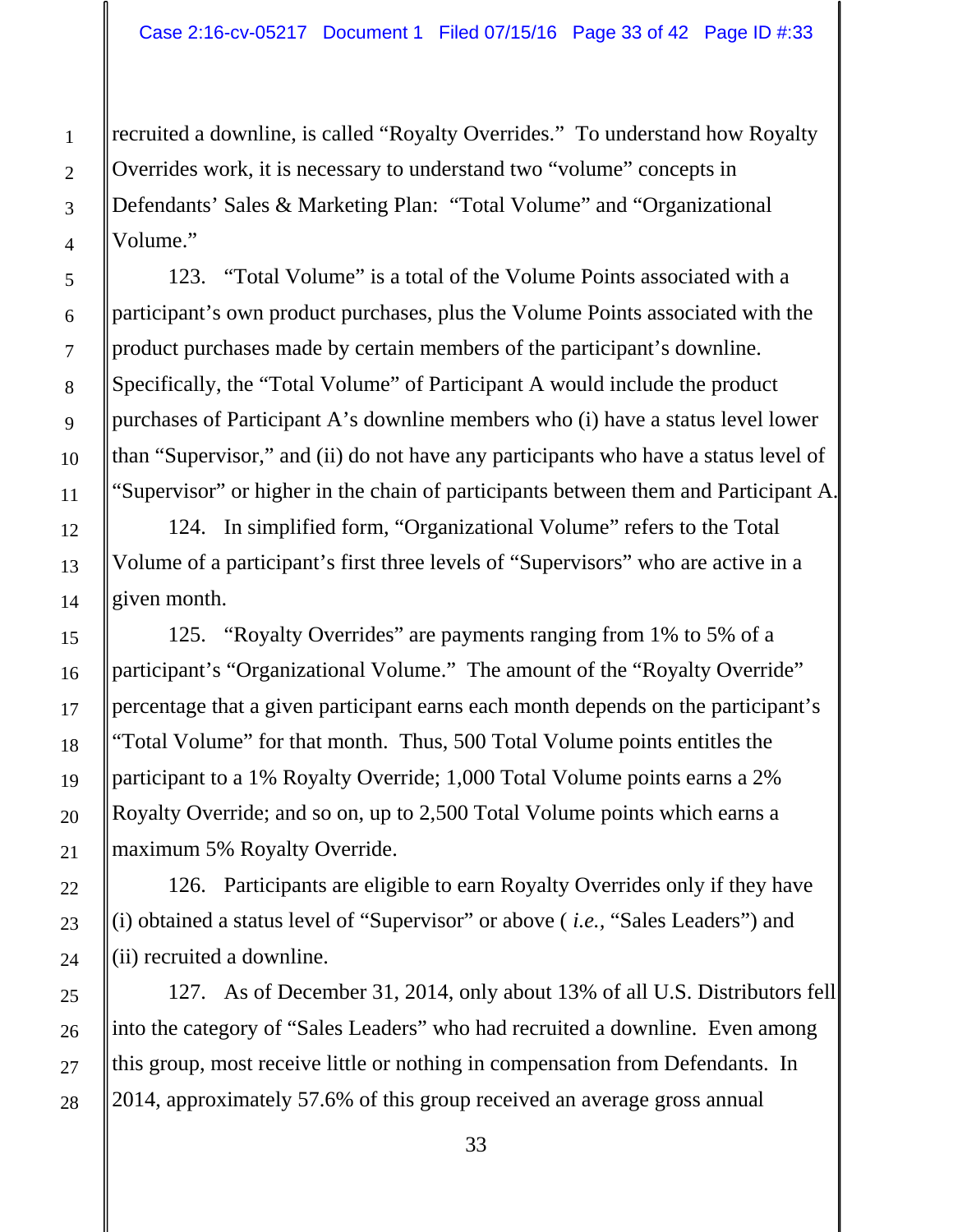payment from Herbalife of about \$299, and approximately 14.3% received nothing. [Statement of Average Gross Compensation Paid by Herbalife to U.S. Members in 2014]

128. The participants who receive the highest gross compensation from Defendants are at the top three status levels of the compensation system: "Global Expansion Team," "Millionaire Team," and "President's Team," called collectively "TAB Team" ("Top Achievers Business Team").

129. At the "TAB Team" status levels, participants may be eligible to receive three different types of income based on their downlines' purchases: Wholesale Profits, Royalty Overrides, and a third category of income called "Production Bonuses." A Production Bonus is a monthly payment of 2% to 7% of the product purchases of the participant's entire downline, on all levels infinitely deep.

130. Participants at the "TAB Team" status levels may also qualify to receive the "Mark Hughes Bonus Award," which is a payment based on a percentage of Herbalife's worldwide sales.

131. It is only at the "TAB Team" status levels that a small number of participants begin to see the rewards promised by Defendants, although even at this level, the majority of participants are hardly receiving lavish income from Defendants. For example, in 2011—the last year in which Defendants publicly released income data by participant level—the median annual compensation that participants at the "Global Expansion Team" status level received from Defendants was \$19,417. In comparison, the U.S. Census Bureau's 2011 poverty threshold for a family of two with no children was \$14,657.

132. Rewards are concentrated at the very highest levels. Participants at the top level, "President's Team," accounted for only about 0.05% of all Distributors in 2011 but their median annual gross income from Defendants was \$336,901.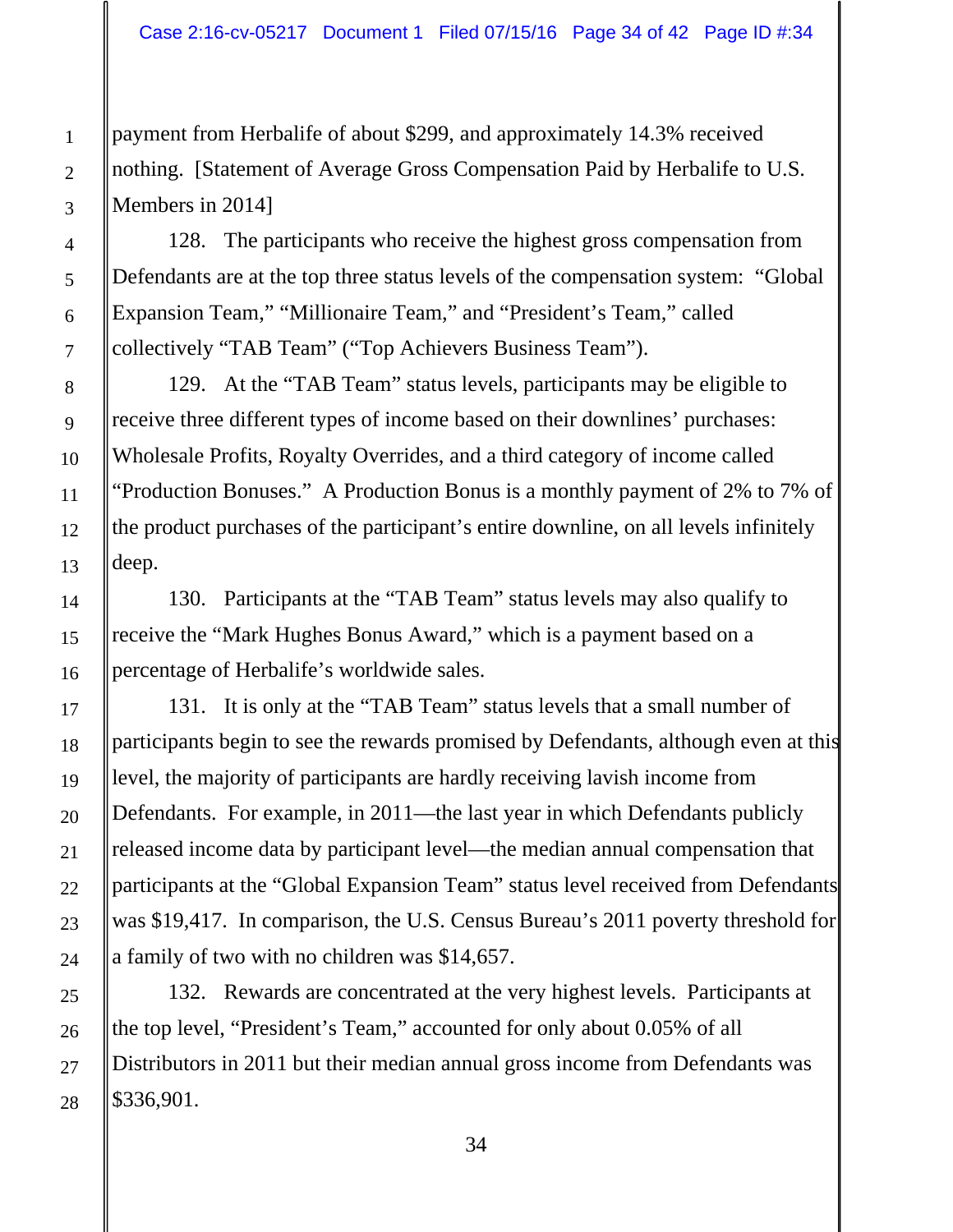133. In 2011, the top U.S. Distributor received over \$7 million from Defendants, broken down as follows:

| <b>Wholesale Profits</b>  | \$2,847     |
|---------------------------|-------------|
| <b>Royalty Overrides</b>  | \$944,058   |
| <b>Production Bonuses</b> | \$4,256,817 |
| <b>Mark Hughes Bonus</b>  | \$2,000,000 |
| Total                     | \$7,203,722 |

These reward payments were not based on retail sales to consumers, but on wholesale purchases made by downline Distributors in his worldwide organization.

134. The only way to reach the "TAB Team" status levels is to recruit a large organization of participants at the "Supervisor" status level who purchase thousands of "Volume Points" worth of product. Thus, for example, to reach the top level, "President's Team," a participant must recruit an organization of Supervisors who generate at least 10,000 Royalty Override points each month for three consecutive months. Because the maximum Royalty Override percentage is 5%, this means that the first three levels of Supervisors must collectively generate a minimum total of 200,000 Volume Points of product purchases each month, for a total of 600,000 Volume Points of product purchases over the three months.

*Defendants' Compensation Plan Incentivizes Wholesale Product Purchases* 

135. Defendants' compensation plan requires large wholesale purchases of products in order for a participant to advance to a higher status level and to make money from rewards. As explained below, participants must purchase product from Defendants, or convince others to join and purchase product from Defendants, in order to (i) qualify to move up to a higher status level; (ii) requalify for those status levels and prevent being demoted; and (iii) qualify to receive "Royalty Override" and "Production Bonus" payments from Defendants. These product purchases are made as payments to participate in the Herbalife operation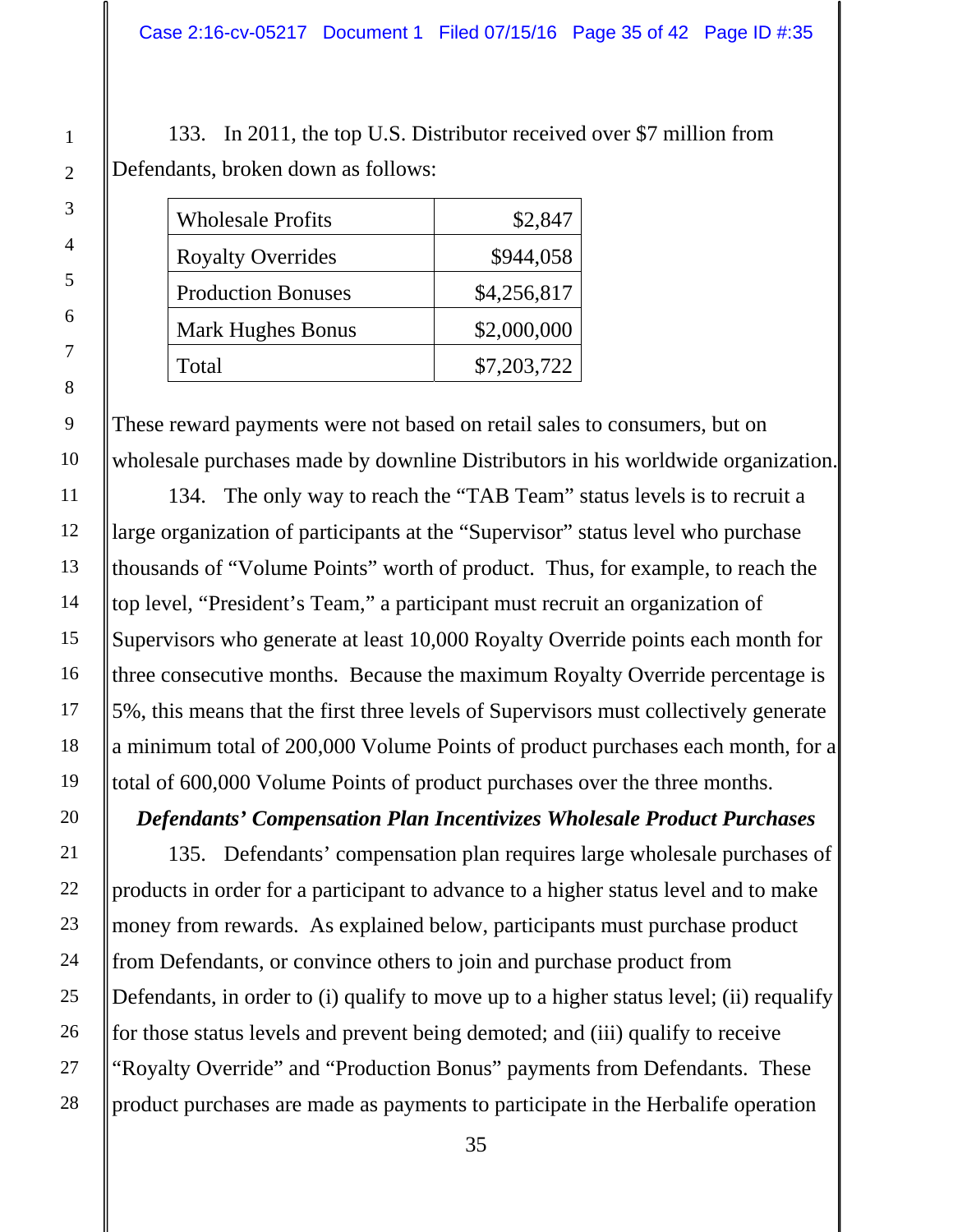rather than in response to actual retail demand for Herbalife products.

# *Product Purchases Are Required to Advance to Higher Levels*

136. To advance from the lowest status level, "Distributor," to any of the status levels providing a higher discount, an Herbalife participant must make substantial wholesale product purchases from Defendants and/or recruit downline participants who will make substantial wholesale product purchases from Defendants.

137. For example, reaching the status of "Supervisor" requires wholesale product purchases totaling a minimum of 4,000 Volume Points. An order totaling 4,000 Volume Points costs roughly \$3,000 and would entail a large amount of Herbalife product. As an example, the following would represent a 4,000 Volume Point order sufficient to qualify a participant as a "Supervisor":

| <b>SKU</b> | Description                                           | Qty   | Volume      | Volume   |  |
|------------|-------------------------------------------------------|-------|-------------|----------|--|
|            |                                                       |       | Points Each | Point    |  |
|            |                                                       |       |             | Total    |  |
| 3106       | Formula 1 shake mix canister                          | 16    | 32.75       | 524.00   |  |
|            | (30 servings)                                         |       |             |          |  |
| 0365       | Protein bar deluxe (14 bars)                          | 32    | 13.22       | 423.04   |  |
|            |                                                       | boxes |             |          |  |
| 1188       | Herbal aloe concentrate (half gallon)                 | 8     | 92.55       | 740.40   |  |
| 0106       | Herbal tea concentrate (3.5 oz.)                      | 16    | 34.95       | 559.20   |  |
| 3115       | Formula 2 multivitamin (90 tablets)                   | 16    | 19.95       | 319.20   |  |
| 3123       | Formula 3 Cell Activator (60 tablets)                 | 16    | 21.95       | 351.20   |  |
| 3277       | Lift-Off (30 tablets)                                 | 16    | 47.70       | 763.20   |  |
| 1415       | Herbalife 24 – Prolong canister<br>$(37 \text{ oz.})$ | 8     | 41.60       | 332.80   |  |
|            | <b>TOTAL</b>                                          |       |             | 4,013.04 |  |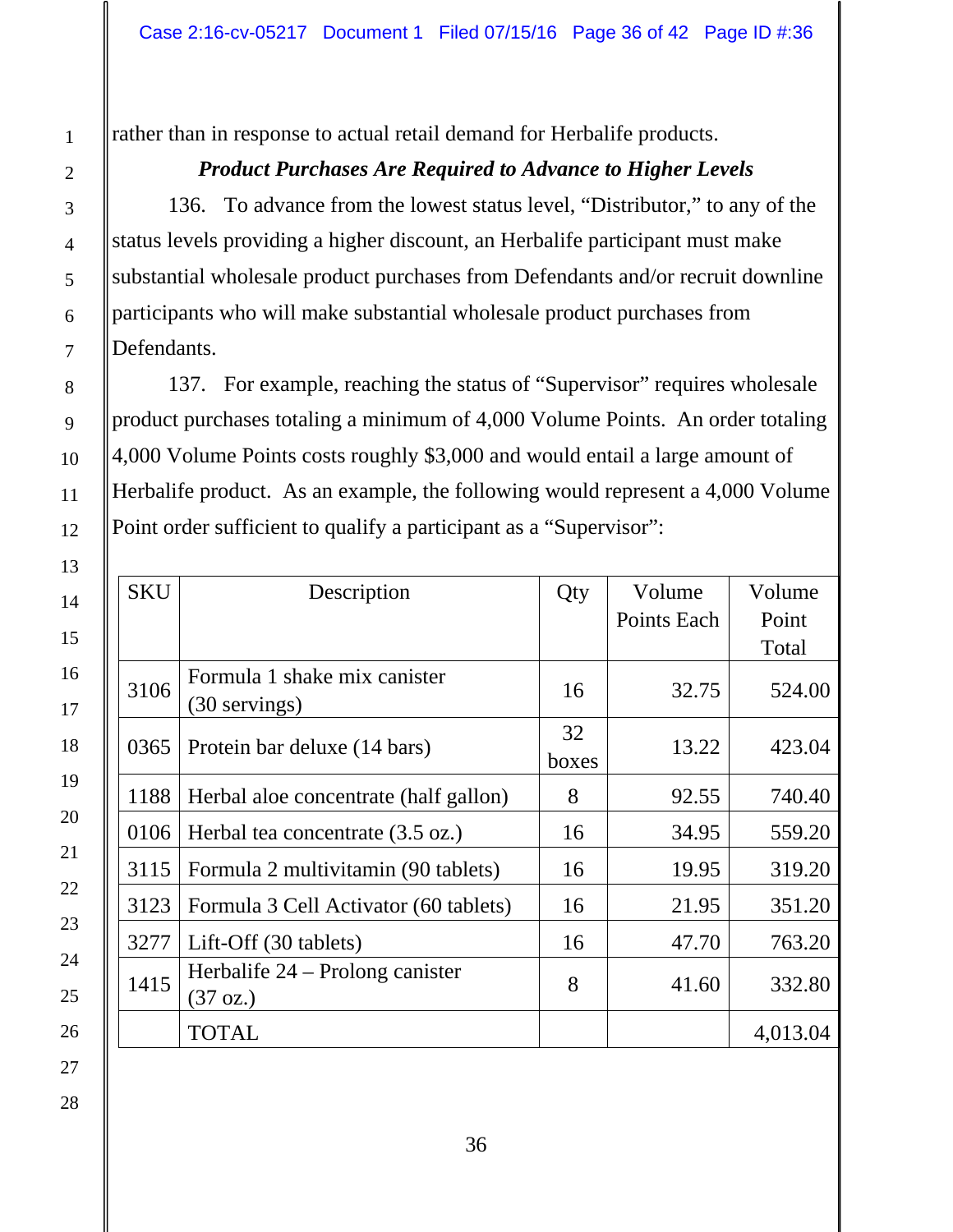138. It is impossible to reach the highest status levels of Defendants' compensation program—"Global Expansion Team," "Millionaire Team," and "President's Team"—without recruiting new participants who collectively purchase large quantities of product. Under Defendants' compensation plan, recruitment is required to reach these status levels.

### *Product Purchases Are Required to Requalify for Status Levels*

139. Participants who obtain a particular status level must annually "requalify" to retain that level or be demoted. Requalification is based on the volume of wholesale product purchases by the participant and/or his organization. To requalify as a Supervisor and retain his or her downline, for example, a participant must accumulate another 4,000 or 10,000 Volume Points, depending on the method of requalification.

# *Monthly Product Purchases Are Required to Qualify for Reward Checks*

140. Participants who are eligible to receive "Royalty Overrides" or "Production Bonuses" must also accumulate, on a monthly basis, specific volumes of product purchases to "qualify" to receive those reward payments. An eligible participant "qualifies" to receive "Royalty Override" and "Production Bonus" reward payments for a given month by accumulating in that month a threshold amount of "Total Volume" ranging from 2,500 Volume Points to 5,000 Volume Points.

141. All of these volume requirements are based on wholesale *purchases* of product from Defendants. Defendants do not track what happens to the product after a participant purchases it.

142. Higher-level Distributors who are eligible to receive reward payments frequently buy Herbalife products in order to meet the thresholds for obtaining these rewards, rather than to satisfy consumer demand. For example, analysis of Defendants' purchasing data reflects that, in the months in which participants at the "TAB Team" levels—the highest levels in the Herbalife marketing plan—received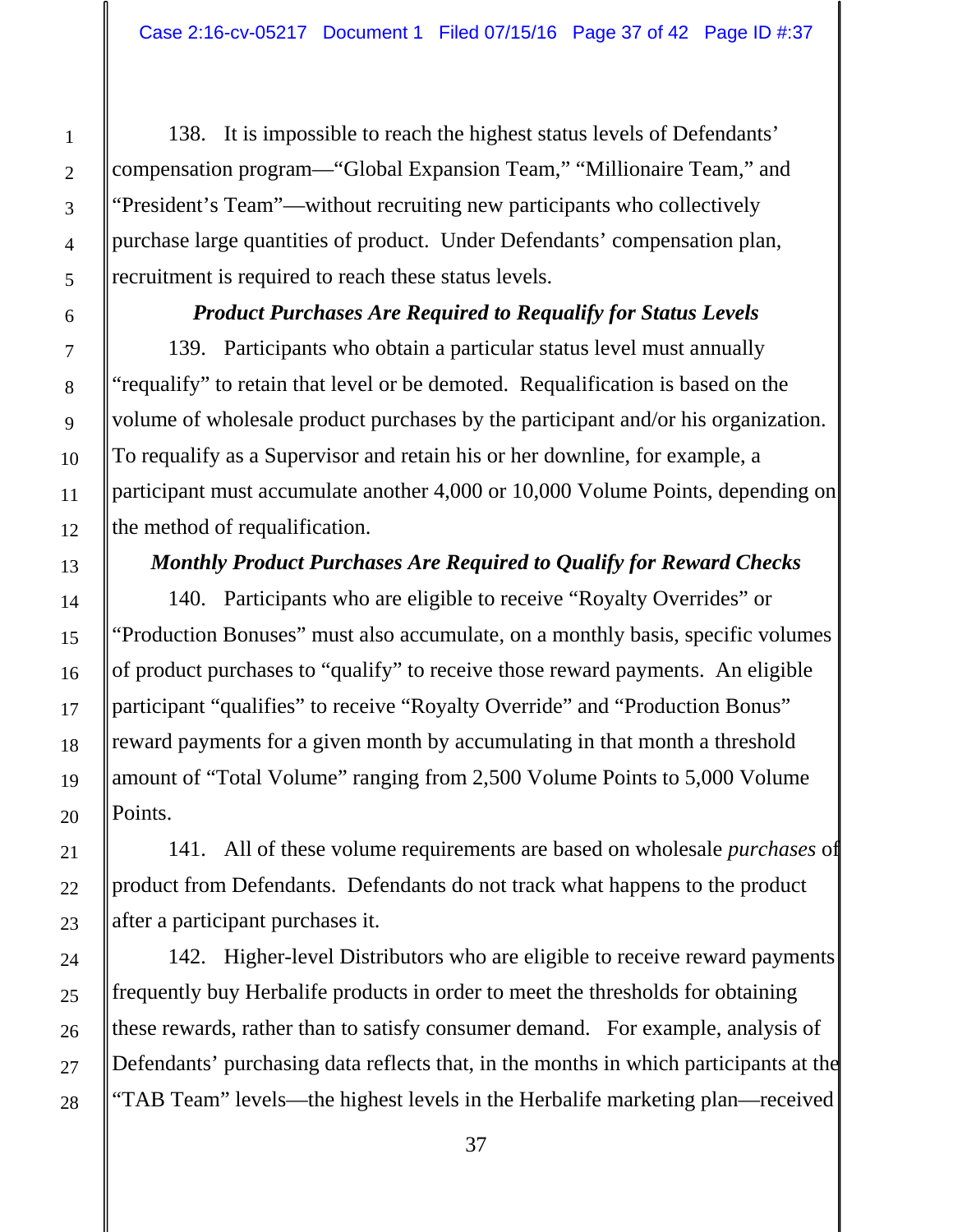"Royalty Override" payments, they frequently purchased almost precisely the amount of product necessary to qualify for the payment.

143. These participants at the highest status levels who must make monthly product purchases in order to earn recruiting rewards are the most robust wholesale purchasers of Herbalife products. In the time period from January 2009 through March 2014, such high-level participants purchased on average almost eight times as much product per person as participants at the lowest level of "Sales Leaders" (Supervisors), who by and large were ineligible for such recruiting rewards.

144. This purchasing behavior reflects an excessive emphasis on purchasing product for the purpose of qualifying for recruitment rewards.

# **CONCLUSION**

145. In sum, Defendants' compensation structure incentivizes Distributors to purchase thousands of dollars of product to receive recruiting-based rewards and to recruit new participants who will do the same.

146. This results in the over-recruitment of participants and the oversupply of Defendants' products and exacerbates participants' difficulty in selling Herbalife products for a profit.

147. Participants in a business opportunity should have some reasonable prospect of earning profits from reselling products to customers. However, most Herbalife participants earn little or no profit, or even lose money, from retailing Herbalife products.

148. In the absence of a viable retail-based business opportunity, recruiting, rather than retail sales, is the natural focus of successful participants in Defendants' business opportunity.

149. Thus, participants' wholesale purchases from Herbalife are primarily a payment to participate in a business opportunity that rewards recruiting at the expense of retail sales.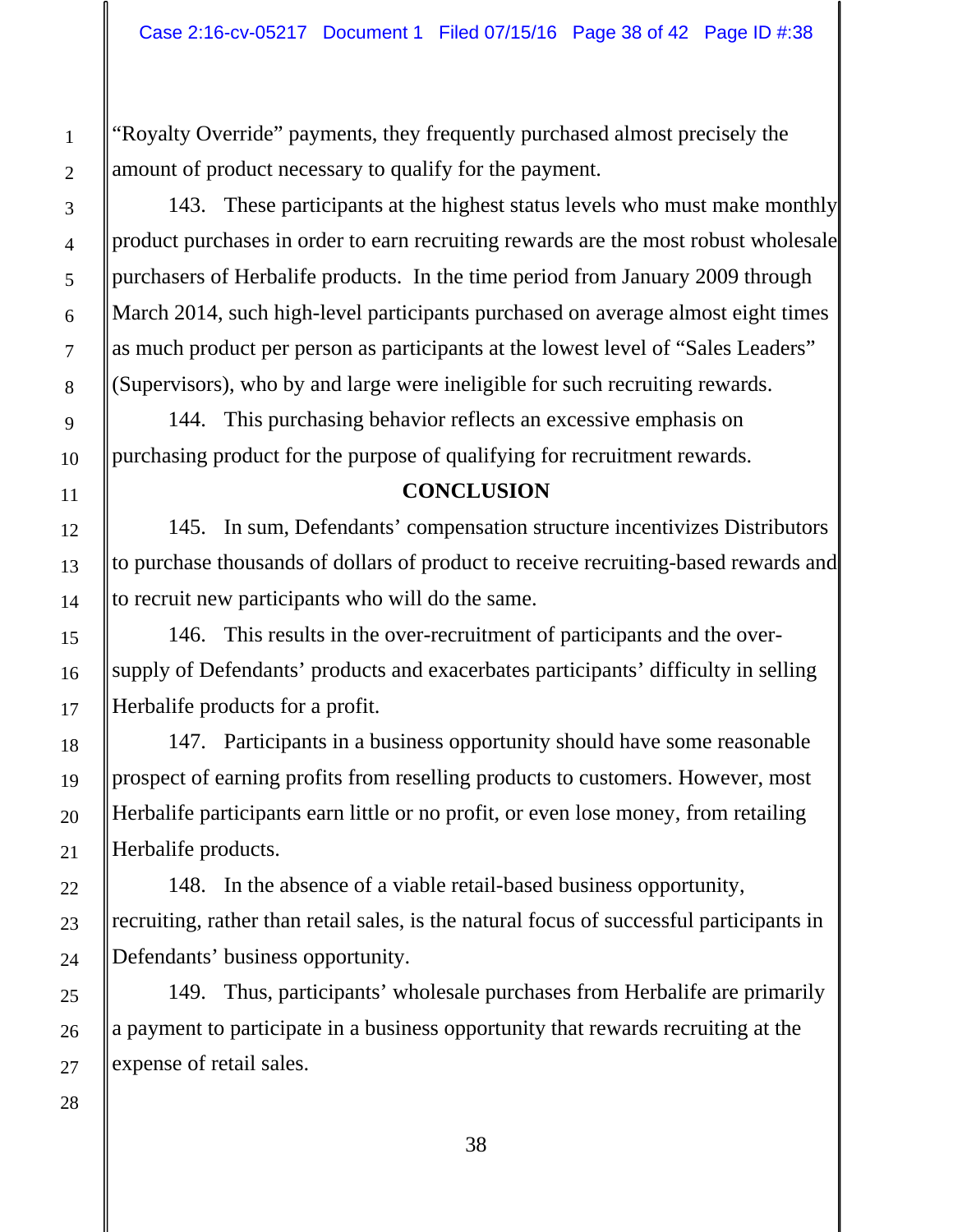# **VIOLATIONS OF THE FTC ACT**

150. Section 5(a) of the FTC Act, 15 U.S.C. § 45(a), prohibits "unfair or deceptive acts or practices in or affecting commerce."

151. Misrepresentations or deceptive omissions of material fact constitute deceptive acts or practices prohibited by Section 5(a) of the FTC Act.

152. Acts or practices are unfair under Section 5 of the FTC Act if they cause or are likely to cause substantial injury to consumers that consumers cannot reasonably avoid themselves and that is not outweighed by countervailing benefits to consumers or competition. 15 U.S.C. § 45(n).

#### **COUNT I**

#### **Unfair Practices**

153. As alleged above, Defendants promote participation in Herbalife, a multi-level marketing program, which has a compensation structure that incentivizes business opportunity participants to purchase product, and to recruit new business opportunity participants to purchase product, in order to advance in the marketing program rather than in response to actual retail demand.

154. Defendants' actions cause or are likely to cause substantial injury to consumers that consumers cannot reasonably avoid themselves and that is not outweighed by countervailing benefits to consumers or competition.

155. Therefore, Defendants' practices as described in Paragraph 153 above constitute unfair acts or practices in violation of Section 5 of the FTC Act, 15 U.S.C. §§ 45(a) and 45(n).

## **COUNT II**

#### **Income Misrepresentations**

156. In numerous instances in connection with the advertising, marketing, promotion, offering for sale, or sale of the right to participate in the Herbalife program, Defendants have represented, directly or indirectly, expressly or by implication, that consumers who become Herbalife Distributors are likely to earn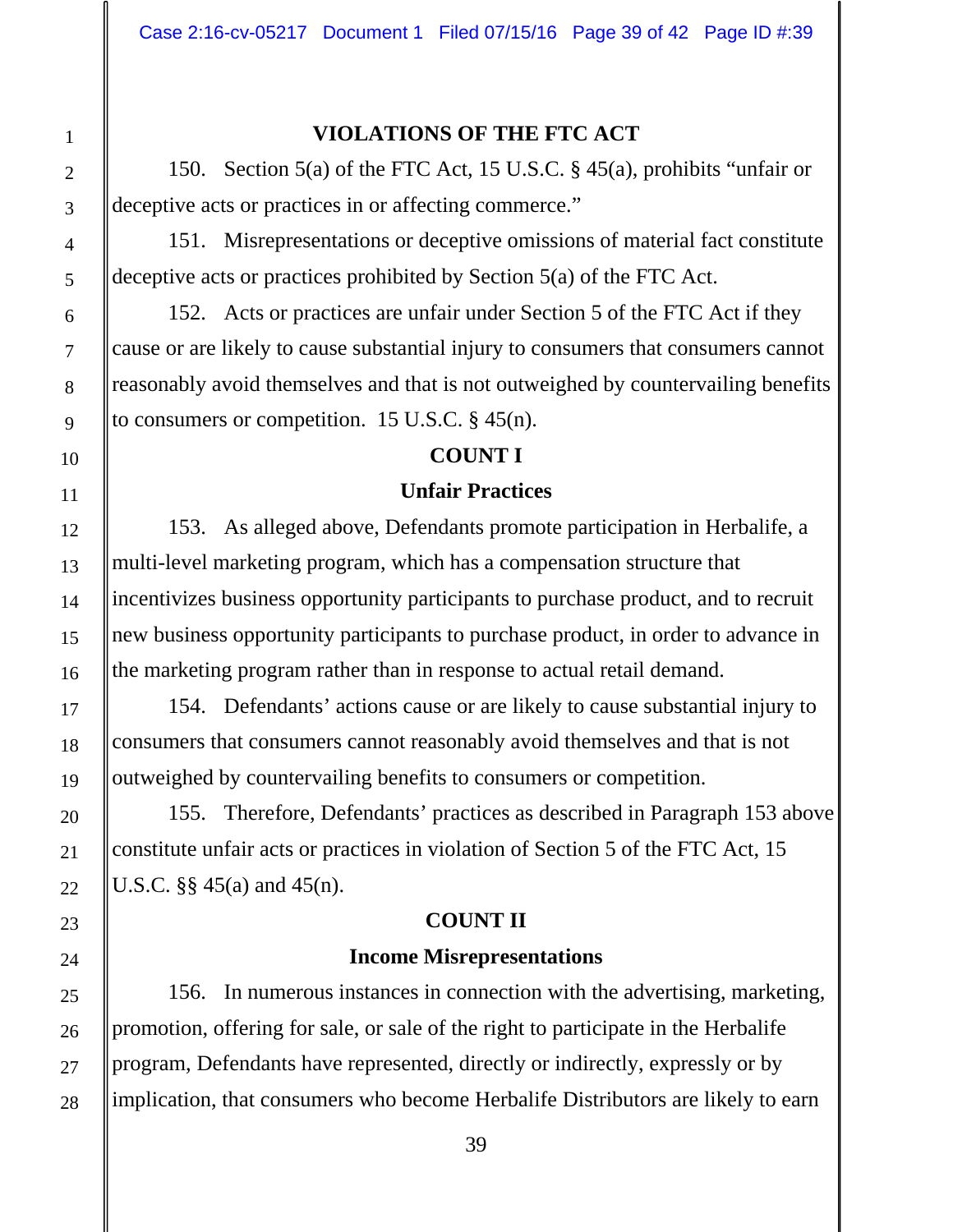substantial income.

157. In truth and in fact, in numerous instances in which Defendants have made the representations set forth in Paragraph 156 of this Complaint, consumers who become Herbalife Distributors are not likely to earn substantial income.

158. Therefore, Defendants' representations are false or misleading and constitute deceptive acts or practices in violation of Section 5(a) of the FTC Act, 15 U.S.C. § 45(a).

### **COUNT III**

#### **False or Unsubstantiated Claims of Income from Retail Sales**

159. In numerous instances, in connection with the advertising, marketing, promotion, or offering for sale of the Herbalife business opportunity, Defendants have represented, expressly or by implication, that consumers who become Herbalife Distributors are likely to earn significant full-time or part-time income from selling Herbalife products at retail.

160. In numerous of these instances, the representations set forth in Paragraph 159 are false or were not substantiated at the time the representations were made. Therefore, the making of the representations set forth in Paragraph 159, above, constitutes a deceptive act or practice, in or affecting commerce, in violation of Section 5(a) of the FTC Act, 15 U.S.C. § 45(a).

### **COUNT IV**

#### **Means and Instrumentalities**

161. By furnishing Herbalife Distributors with promotional materials to be used in recruiting new participants that contain false and misleading representations, Defendants have provided the means and instrumentalities for the commission of deceptive acts and practices.

162. Therefore, Defendants' practices, as described in Paragraph 161 of this Complaint, constitute a deceptive act and practice in violation of Section 5(a) of the FTC Act, 15 U.S.C. § 45(a).

28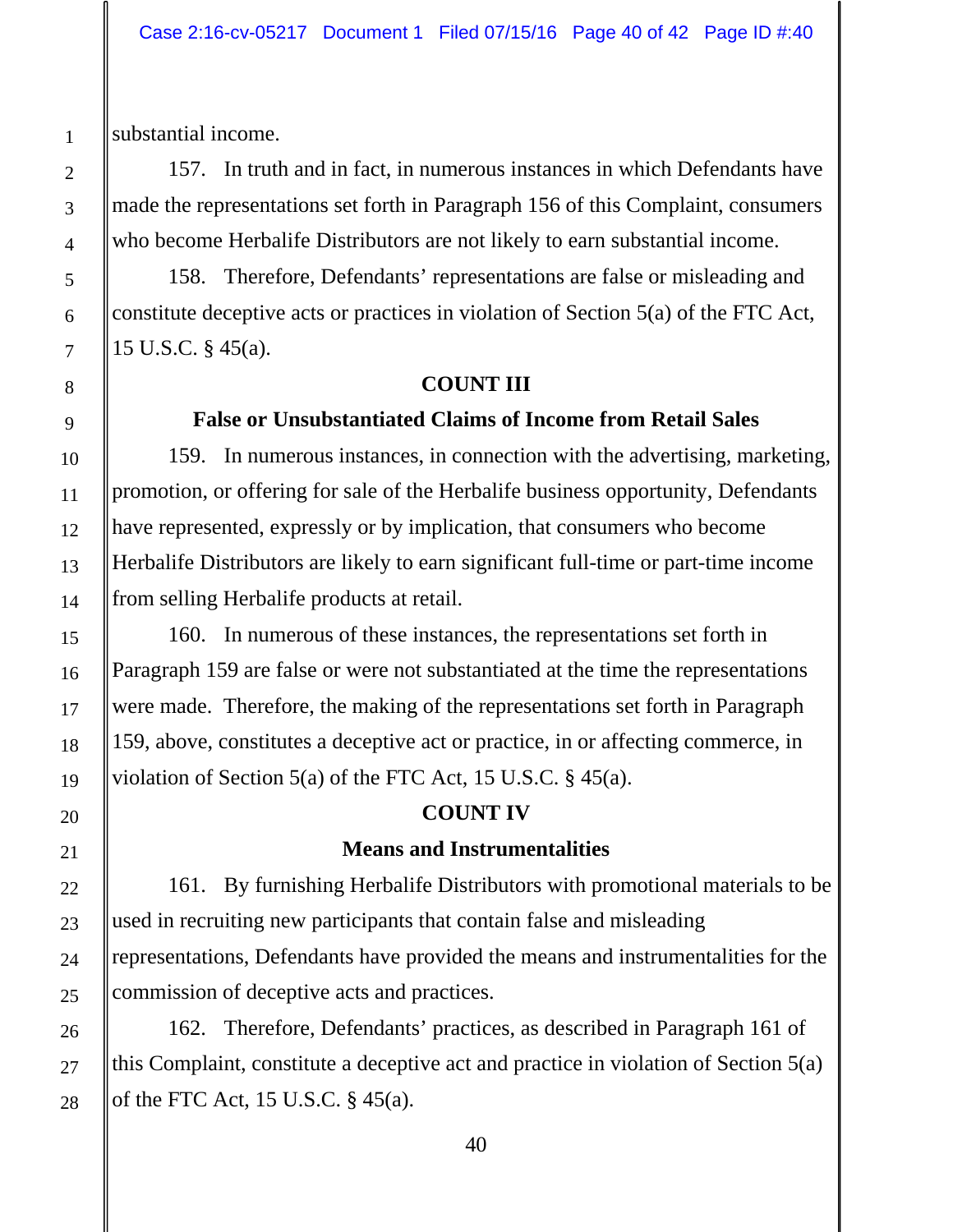# **CONSUMER INJURY**

163. Consumers have suffered and will continue to suffer substantial monetary loss as a result of Defendants' violations of Section 5(a) of the FTC Act. In addition, Defendants have been unjustly enriched as a result of their unlawful acts and practices. Absent injunctive relief by this Court, Defendants are likely to continue to injure consumers, reap unjust enrichment, and harm the public interest.

# **THIS COURT'S POWER TO GRANT RELIEF**

164. Section 13(b) of the FTC Act, 15 U.S.C. § 53(b), empowers this Court to grant injunctive and such other relief as the Court may deem appropriate to halt and redress violations of any provision of law enforced by the FTC. The Court, in the exercise of its equitable jurisdiction, may award ancillary relief, including rescission or reformation of contracts, restitution, the refund of monies paid, and the disgorgement of ill-gotten monies, to prevent and remedy any violation of any provision of law enforced by the FTC.

# **PRAYER FOR RELIEF**

 Wherefore, Plaintiff FTC, pursuant to Section 13(b) of the FTC Act, 15 U.S.C. § 53(b), and the Court's own equitable powers, requests that the Court: A. Enter a permanent injunction to prevent future violations of the

FTC Act by Defendants;

- B. Award such relief as the Court finds necessary to redress injury to consumers resulting from Defendants' violations of the FTC Act, including but not limited to, rescission or reformation of contracts, restitution, the refund of monies paid, and the disgorgement of ill-gotten monies; and
- C. Award Plaintiff the costs of bringing this action, as well as such other and additional relief as the Court may determine to be just and proper.